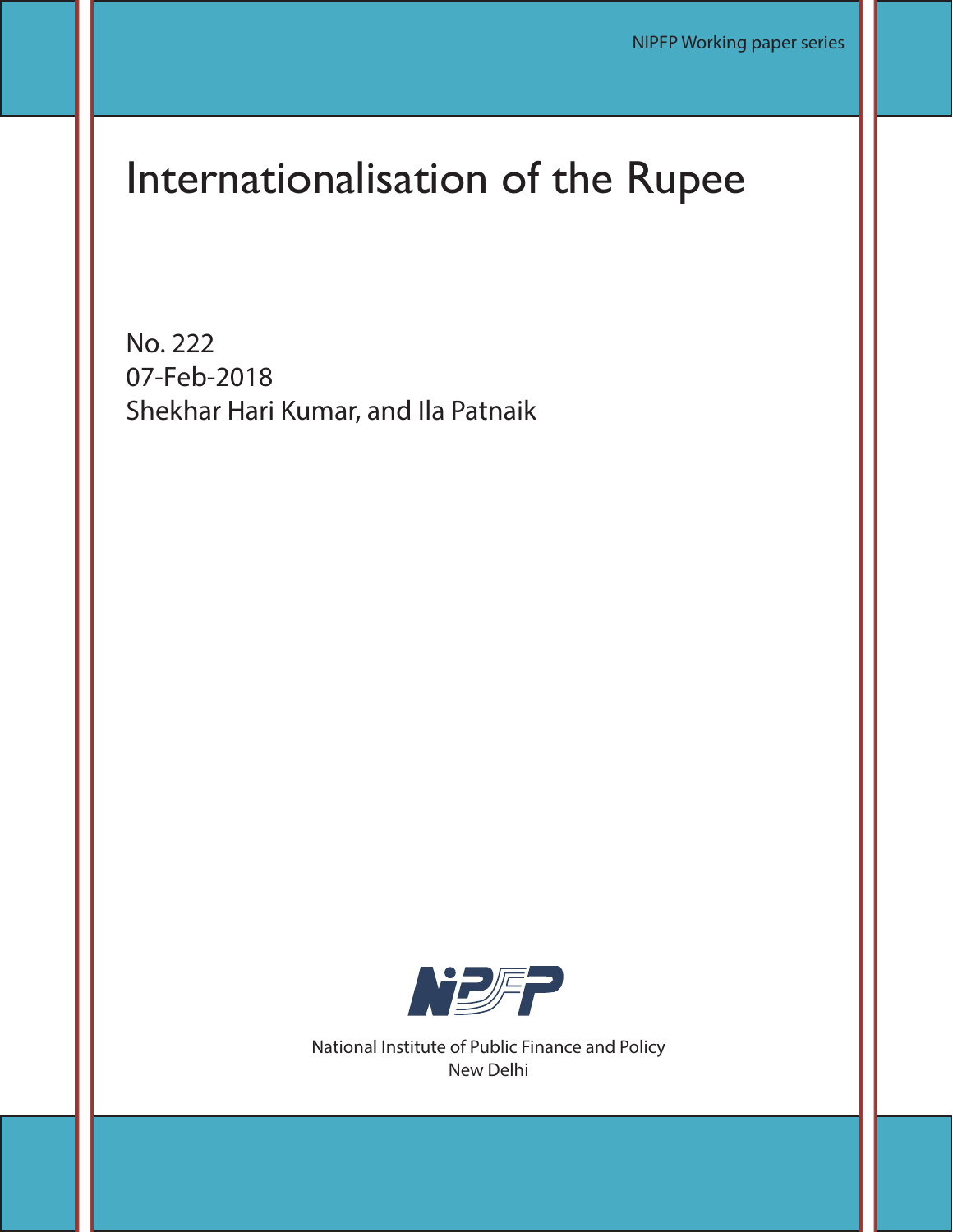

# Internationalisation of the Rupee

Shekhar Hari Kumar <sup>∗</sup> Ila Patnaik †

#### Abstract

The Indian Rupee currently accounts for approximately 1% of global foreign exchange turnover. It has a smaller market size across most trading instruments when compared to the top 8 emerging market currencies. In this paper, we evaluate the current status of the Indian Rupee as an international currency using the Chinn and Frankel (2008) framework, and explore the possibility of future Indian Rupee internationalisation. We find that the Indian Rupee has a negligible role as an official sector currency. It has some use as a reserve currency in its economic sphere of influence, but no role as an anchor or intervention currency. Private actor adoption of the Indian Rupee is much larger and more diverse than the official sector. However, this role is mostly restricted to financial flows and portfolio investment. In terms of trade invoicing and settlements in the private sector, the Indian Rupee plays a limited role due to concerns of convertibility and risk management. Given the current path of exchange control and capital account liberalisation, we anticipate gradual internationalisation of the Indian Rupee due to regional competition from the Renminbi.

<sup>∗</sup>This paper is accepted as a chapter in a book on Use of National Currencies in International Settlements: Experience of the BRICS countries, a publication by the Russian Institute for Strategic Studies. †The authors would like to thank Mohit Desai for his excellent research assistance.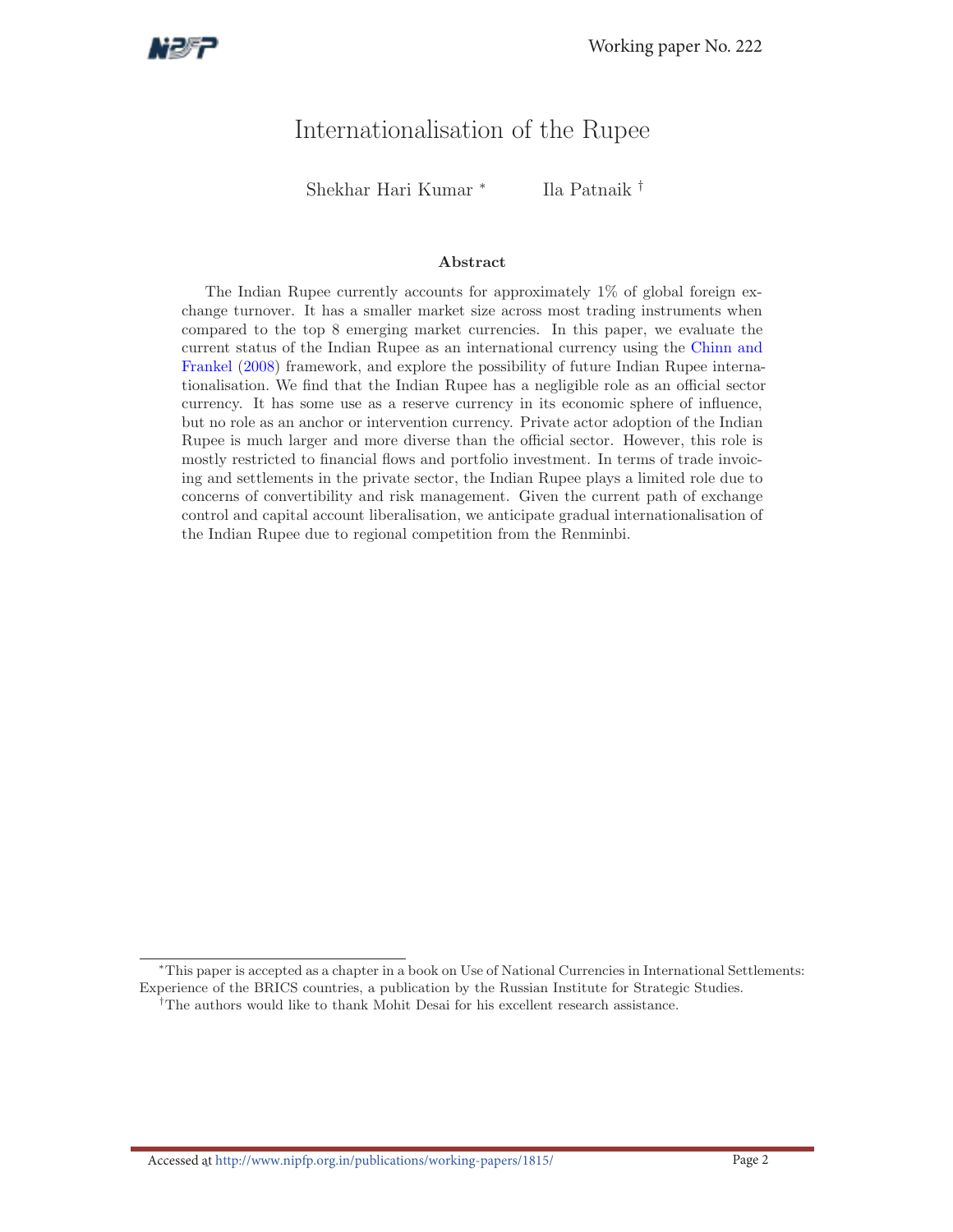

# 1 Introduction

The global financial crisis (GFC) of 2008, for a variety of complex reasons, prompted emerging markets (EMs) to reconsider the role of their currencies as global alternatives to the "big four" currencies.<sup>1</sup> Zhou (2009) argued that the outbreak of the GFC and its spillover to the entire world reflected the inherent vulnerabilities and systemic risks in the existing international monetary system. This was an indirect assertion that US was taking advantage of the reserve currency status of the US dollar and dollar liquidity shortages were a real problem for EMs during the GFC (Ito, 2016). China in response embarked on an ambitious project of "Renminbi internationalisation" with the coupled goals of international monetary reform and diversification of global currency risk through internationalising its currency (Gao et al., 2011; Lee, 2014; Eichengreen, 2013; Shu et al., 2015).

China's policy pivot prompted policy makers in India to consider the possibility of internationalising the Indian Rupee (INR). The Reserve Bank of India (RBI) commissioned two studies in 2010 and 2011 (Ranjan and Prakash, 2010; Gopinath, 2011) to examine the issues surrounding the internationalisation of the INR. Both studies recommended a cautious approach towards currency internationalisation given the size of the Indian GDP, lower presence in global trade and partial capital account convertibility. They also added that while the Rupee is a natural contender for transitioning into a global currency, policy-makers should start by increasing the role of the INR in its local region where the Renminbi has taken a lead over the Rupee. In spite of an early interest in pursuing a policy of currency internationalisation, both the Indian government and the RBI do not consider it to be a priority in the short to medium term.<sup>2</sup> <sup>3</sup>

In this paper, we evaluate the current status of the Rupee as an international currency and look at the possibility of future INR internationalisation. Section 2 revisits the definition of an international currency and looks at the pre-conditions for currency internationalisation. We compare the growth of currency markets in EMs and discuss the roles of macroeconomic fundamentals in currency internationalisation in Section 3. We summarise the role of the INR as an international currency in Section 4. Section 5 concludes by discussing some near term measures that may be undertaken to accelerate the process of internationalisation. We also try and place Rupee internationalisation in the broader process of financial and exchange control liberalisation.

## 2 What is meant by the internationalisation of the Rupee?

There is a well established literature to define what is meant by an internationalisation of a currency (Eichengreen and Flandreau, 2012). According to Kenen (2011), an international currency is one that is used and held beyond the borders of the issuing country, not merely

<sup>&</sup>lt;sup>1</sup>US Dollar, Euro, British Pound and Japanese Yen

<sup>&</sup>lt;sup>2</sup>Lok Sabha question answered by Jayant Sinha, Minister of State, Finance  $https://goo.g1/TbWRxD$ 

<sup>&</sup>lt;sup>3</sup>Response by Governor Raghuram Rajan on Rupee internationalistion https://goo.gl/eYPcCK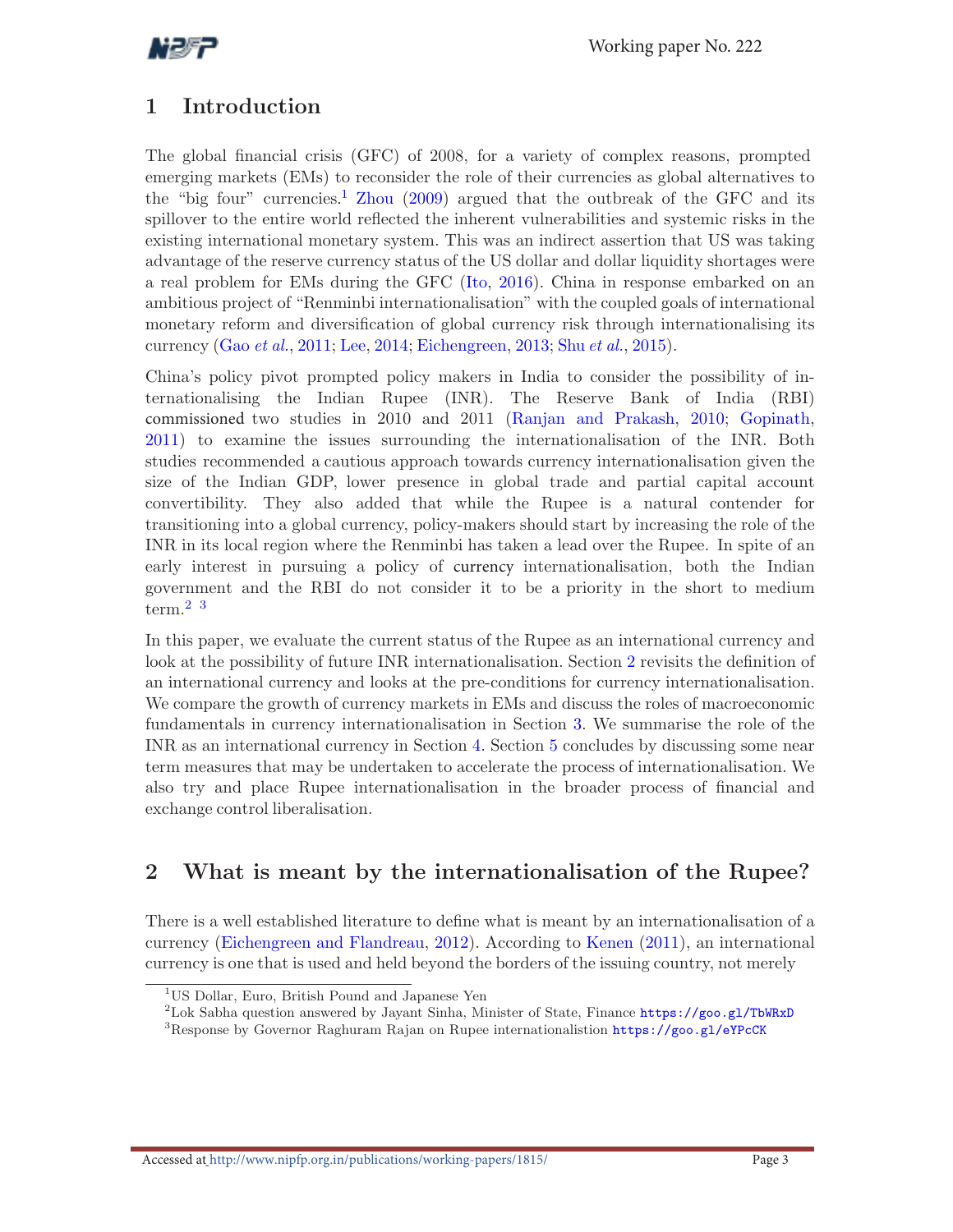

for transactions with that country's residents but also, and importantly, for transactions between non-residents. Chinn and Frankel have developed a framework based on international functions of a currency to determine the level of its internationalisation. Table 1 shows the various roles of an international currency. The "big four" currencies fulfill all the 6 roles of an international currency. BRICS currencies may fulfill some if not all private roles but have a limited role as an international currency in the official sector. We will use this framework to evaluate the internationalisation of the Rupee in Section 4.

| Function of money  | Governments                                | Private actors                                           |
|--------------------|--------------------------------------------|----------------------------------------------------------|
| Store of value     | International Reserves                     | Currency substitution<br>and investment                  |
| Medium of exchange | Vehicle currency<br>for<br>FX intervention | Invoicing trade and fi-<br>nancial transactions          |
| Unit of account.   | Anchor for local cur-<br>rency pegging     | Denominating<br>trade<br>and financial transac-<br>tions |

Kenen (2011) also enumerates the process of internationalisation of a currency including the necessary preconditions. They are as follows:

- 1. The government must remove all restrictions on the freedom of any entity, domestic or foreign, to buy or sell its country's currency, whether in the spot or forward market
- 2. Domestic firms are able to invoice some, if not all, of their exports in their country's currency, and foreign firms are likewise able to invoice their exports in that country's currency, whether to the country itself or to third countries
- 3. Foreign firms, financial institutions, official institutions and individuals are able to hold the country's currency and financial instruments denominated in it, in amounts that they deem useful and prudent
- 4. Foreign firms and financial institutions, including official institutions, are able to issue marketable instruments in the country's currency
- 5. The issuing country's own financial institutions and non-financial firms are able to issue on foreign markets instruments denominated in their country's own currency
- 6. International financial institutions, such as the World Bank and regional development banks, are able to issue debt instruments in a country's market and to use its currency in their financial operations.
- 7. The currency may be included in the "currency baskets" of other countries, which they use in governing their own exchange rate policies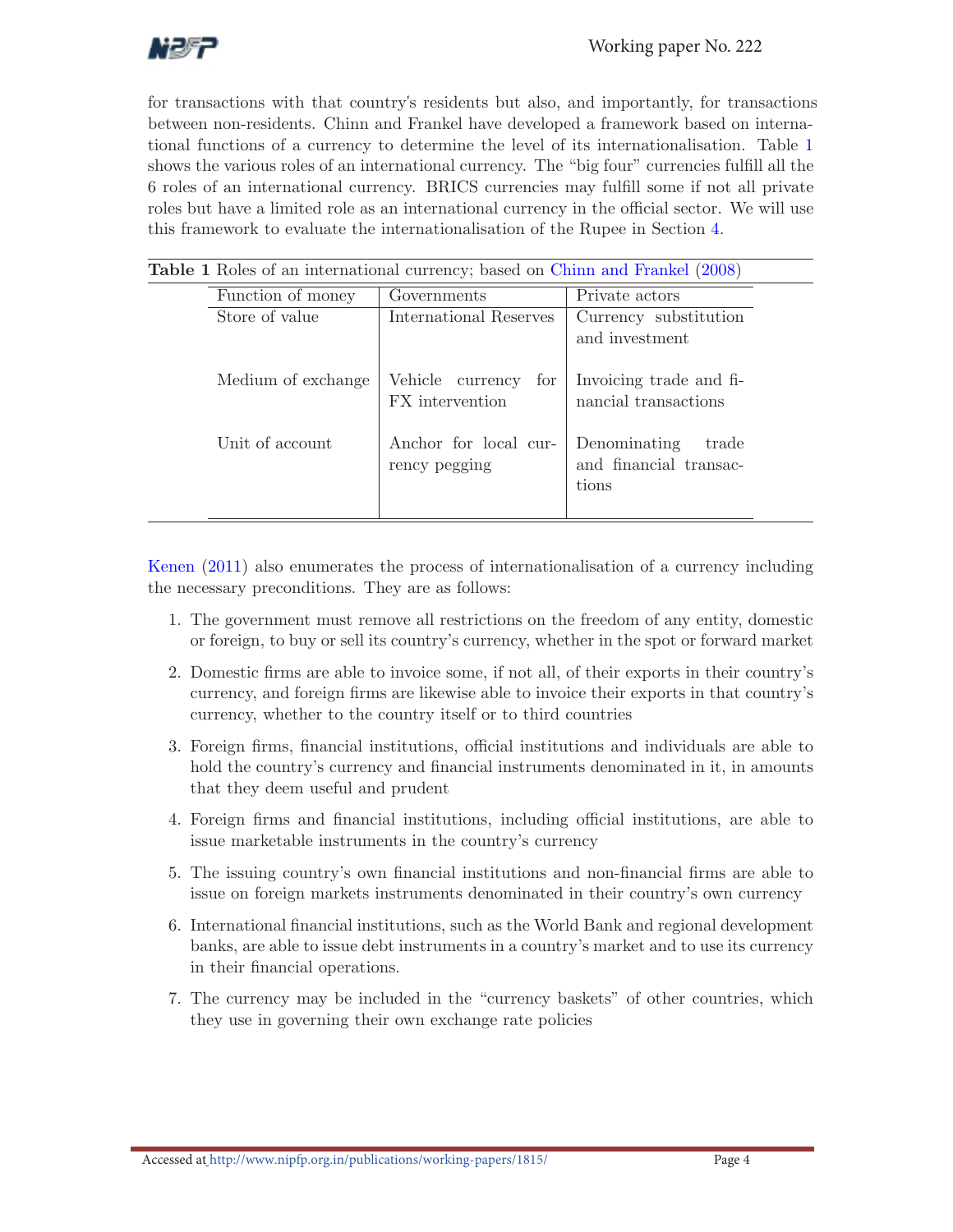

A national currency may be regarded as internationalised if most of the above conditions hold. Please note that condition 1 is a binding constraint to currency internationalisation of a national currency. Given that the BRICS countries have imperfect capital account convertibility, most the internationalisation is driven by the trade channel and growth of bilateral trade. Currency invoicing (condition 2) seems to be independent of capital account convertibility problems as long as there is an adequate volume of trade and some basic accessibility to hedging markets, natural hedges or forward contracts. The BRICS countries have liberalised their investment frameworks considerably over the last 20 years and con-dition 3 and 4 holds for most large EM currencies including the INR. However, condition 5 is not met by any large EM as the problem of "original sin" makes raising foreign debt in foreign currency easier than raising foreign debt in local currency. Condition 6 is partially met by BRICS countries being involved in the New Development Bank (NDB) and Asian Infrastucture Investment Bank (AIIB) (Dixon et al., 2015). However, it is interesting to note that only China has raised capital in local currency terms in the local market from the NDB, whereas Brazil, Russia, India and South Africa (BRIS) all raised funding in dollars. Condition 7 is the last stage in the internationalisation of a currency and there is increasing evidence that the Renminbi is being held as a reserve currency whereas the BRIS currencies are only used in their local regions (Eichengreen et al., 2015).

Irrespective of capital controls, there has been tremendous growth in the trading of BRICS currencies in the last 20 years. We shift gears and look at market outcomes in Section 3 to get a sense of what drives growth of currency markets and how internationalised is the Rupee compared to the BRICS currencies.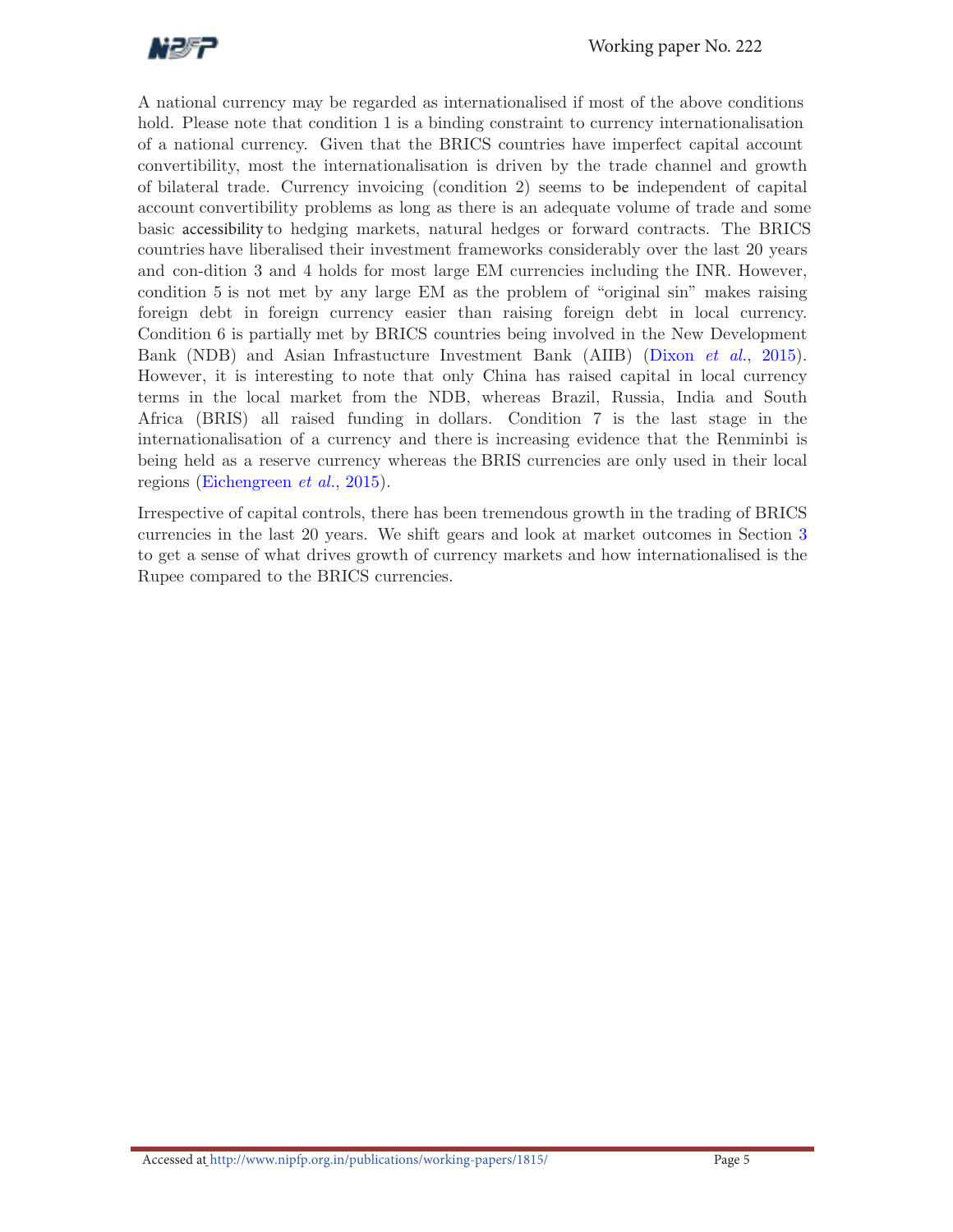

## 3 Rise of Rupee trading



Figure 1 Average daily turnover in the Rupee since 1995

The triennial Central Bank Survey of Foreign Exchange and Derivatives Market Activity published by BIS is currently the most comprehensive source of information on trading in FX markets (BIS, 2010, 2013, 2016). The survey provides consistent comparison on the size and structure of FX and OTC derivatives markets, and has been conducted every 3 years since 1995. In the latest edition of the survey, data was collated for 53 currencies, encompassing instruments such as spot transactions, outright forwards, foreign exchange and currency swaps and options. Central banks collect data from various banks and other dealers within their jurisdictions, which is reported to BIS and used to calculate global aggregates. For the first time since 2001, global FX trading declined between two consecutive surveys. Global FX turnover fell to \$5.1 trillion per day in April 2016, from \$5.4 trillion in April 2013. However, trading in EM currencies grew over this period with the Renminbi gaining market share (Moore  $et al., 2016$ ). The "big four" currencies maintained their market shares and remain the only currencies which account for more than 10% market share of all trades. <sup>4</sup> As per the BIS, the INR was ranked 20th by average daily turnover, across all FX instruments in April 2016. There average daily turnover in the INR has increased almost 20 times from USD 3 Billion in 2001 to USD 58 Billion in 2016 (See Figure 3).

The BIS data has its limitations and might be an underestimate of forex trading volumes for four reasons. Firstly, it does not provide much information on the time series behaviour of trading volumes (Galati, 2000), or of offshore OTC data, due to its low frequency of

Source: BIS triennial survey 2016, Table D11.3, All instruments, net-net basis

<sup>4</sup>As of 2016; USD: 88% EUR: 31% JPY:22% GBP:13% is on the other side of all the reported currency trades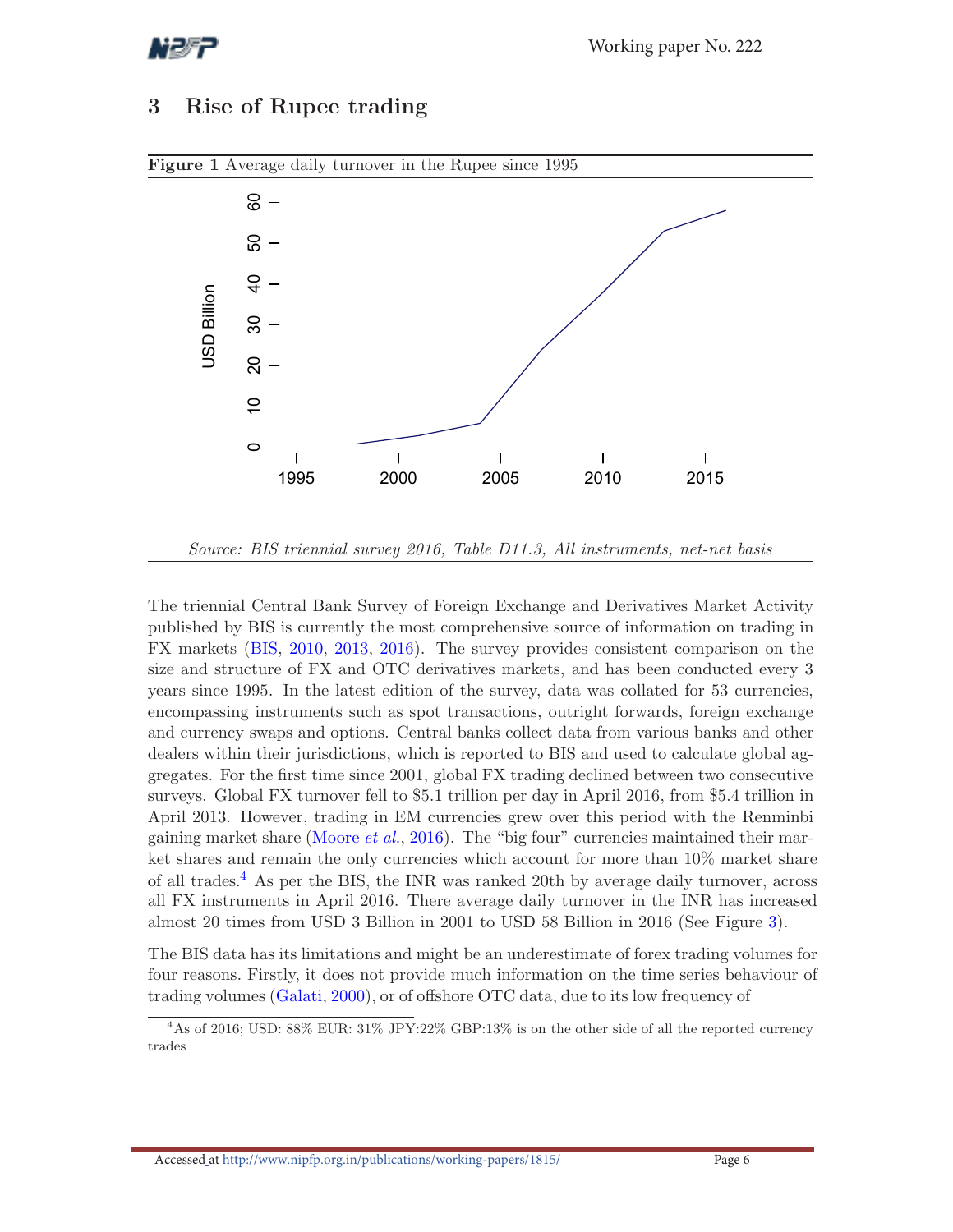

three years. Second, data from BIS may not capture activities of non-bank players (King and Mallo, 2010). For example, if a hedge fund sends an order to an exchange, it is likely to elude the measurement of the BIS. Three, there are some internal discrepancies in the data, and the offshore figures quoted are only for the OTC market. Fourth, the survey is conducted on a representative sample of market participants for a short period in April; where volumes may be low for seasonal reasons.<sup>5</sup> It is for these reasons that we believe that the forex market is bigger than currently estimated by the BIS and the current estimates should be seen as lower bound. Kumar *et al.* (2015) find that average daily Rupee turnover is between USD 80-100 Billion once they account for the undercounting by the BIS. Nevertheless, for purposes of cross-country comparison we use the BIS measure for the remainder of this paper.





Figure 3 shows that trading in BRICS currencies grew on average at 20% every year between 2001-2010. During this period the levels of trading in the BRICS currencies were also comparable with average daily turnover averaging between USD 20-50 Billion. After 2010, trading in the Renminbi grew rapidly as Chinese authorities start pursuing a policy of internationalisation. The Brazilian Real (BRL), South African Rand (ZAR) and Russian Ruble (RUB) grew faster than the INR after 2010 but they pare their gains after the taper tantrum of 2013. As of April 2016, the sum of the average daily turnover in the BRIS currencies was roughly equal to the daily turnover in the Renminbi. We extend our sample to large EMs (including the BRICS) tracked by the BIS to include the Turkish Lira, the Korean Won and the Mexican Peso to look at the INR's position amongst peer currencies in Table 2. INR turnover was ranked 6th amongst a set of 8 comparable EMs and INR lost

<sup>&</sup>lt;sup>5</sup>Indian financial year is from April to April.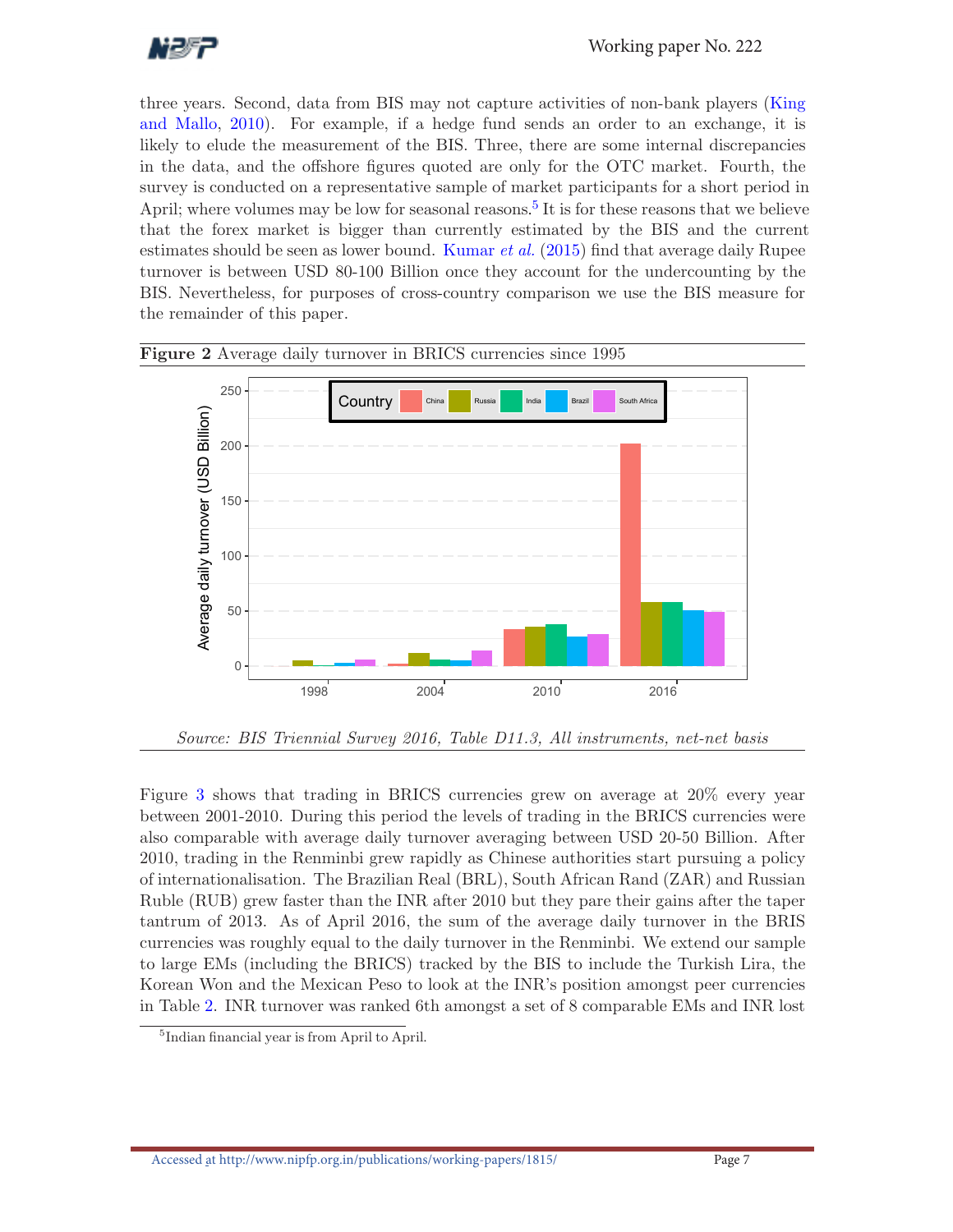

|            |               |                                          | <b>Table 2</b> Ranking Rupee turnover versus large EM currencies, Split by instrument |       |
|------------|---------------|------------------------------------------|---------------------------------------------------------------------------------------|-------|
|            | Spot          |                                          | Forwards FX swaps Currency swap Options                                               | Total |
| <b>INR</b> | 6             |                                          |                                                                                       |       |
| <b>TRY</b> | 5             |                                          |                                                                                       |       |
| ZAR        |               |                                          |                                                                                       |       |
| <b>RUB</b> | 4             |                                          |                                                                                       |       |
| <b>MXN</b> | $\mathcal{D}$ | 5                                        |                                                                                       |       |
| <b>KRW</b> | 3             |                                          |                                                                                       |       |
| BRL        | 8             |                                          |                                                                                       |       |
| CNY        |               |                                          |                                                                                       |       |
|            |               | <i>Source: BIS Triennial Survey 2016</i> |                                                                                       |       |

some ground compared to this group after 2010.<sup>6</sup> Moreover, the swap and option markets for the INR were relatively small in comparison to the RUB and RMB.

Ma and Villar (2014) use foreign exchange turnover as one of the proxies for identifying the extent of internationalisation of a currency, as it helps shed light on the currency's use by non-residents. As a currency internationalises, we can expect to see greater trading to take place in offshore financial centres. By this metric India ranks 6th or 7th amongst comparable EM currencies depending on whether we consider Hong Kong an extension of the Chinese onshore market (Table 3). Only the RUB has more onshore trading than the INR. As a comparison, INR's onshore share has been consistent at 41-44% between 2013-2016 whereas the RUB's onshore share increased from 47-56% in the same period.

| <b>Table 3</b> Location of currency trading by EM currency |                  |                  |                  |          |                  |            |                  |                  |
|------------------------------------------------------------|------------------|------------------|------------------|----------|------------------|------------|------------------|------------------|
| Location                                                   | INR              | <b>TRY</b>       | ZAR              | RUB      | MXN              | <b>KRW</b> | <b>BRL</b>       | <b>CNY</b>       |
| Brazil                                                     | $\Omega$         | 0                | $\Omega$         | $\Omega$ |                  | $\Omega$   | 25               | $\Omega$         |
| China                                                      | 0                | $\left( \right)$ | $\Omega$         | 0        | $\left( \right)$ | 0          | 0                | 22               |
| Hong Kong SAR                                              | 8                | 1                |                  | 0        |                  | 16         | $\overline{2}$   | 31               |
| India                                                      | 44               | $\left( \right)$ | 0                | 0        | 0                | 0          | $\mathbf{0}$     | $\mathbf{0}$     |
| Korea                                                      | $\left( \right)$ | 0                | $\left($         | 0        |                  | 38         | $\left( \right)$ |                  |
| Mexico                                                     | 0                | .                |                  |          | 16               | $\Omega$   | $\left( \right)$ |                  |
| Russia                                                     |                  | 0                | $\left( \right)$ | 56       | 0                | .          |                  |                  |
| Singapore                                                  | 24               | $\overline{2}$   | $\overline{2}$   | 0        |                  | 21         | $\Omega$         | 17               |
| South Africa                                               | 0                | $\Omega$         | 24               | $\theta$ | $\mathbf{0}$     | .          | $\cdots$         |                  |
| Turkey                                                     | $\Omega$         | 13               | $\Omega$         | 0        | .                | .          |                  | $\left( \right)$ |
| United Kingdom                                             | 13               | 61               | 44               | 29       | 29               | 13         | 21               | 16               |
| United States                                              | 8                | 15               | 19               | 8        | 43               | 9          | 45               | 9                |
| <b>ROW</b>                                                 | 3                | 9                | 10               | 7        | 9                | 3          | 6                | 5                |
| Total                                                      | 100              | 100              | 100              | 100      | 100              | 100        | 100              | 100              |

<sup>6</sup>Refer to https://goo.gl/7lHJqu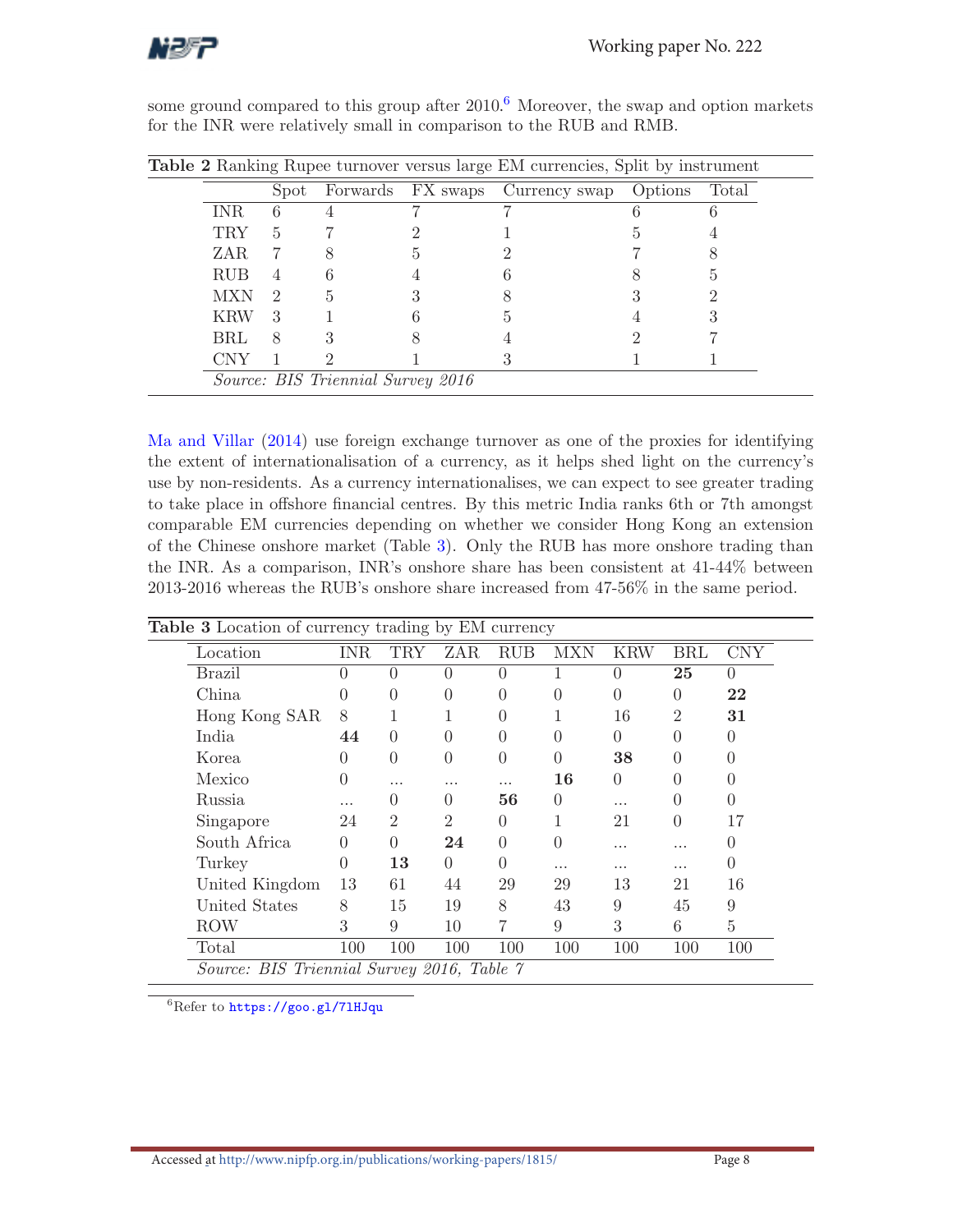

If we compare the change in onshore shares between 2013 to 2016 (Table 4), there is substantial heterogeneity in our sample of EM currencies. TRY, KRW, MXN and CNY have become more internationalised over 2013-16 whereas ZAR, INR, RUB and BRL have gained onshore trading shares. The INR was ranked 6th amongst peers by this proxy of currency internationalisation as well.

| <b>Table 4</b> Change in percentage of onshore trading since 2013; Author's calculations |      |      |          |  |
|------------------------------------------------------------------------------------------|------|------|----------|--|
| Currency                                                                                 | 2013 | 2016 | Change   |  |
| <b>INR</b>                                                                               | 41   | 44   | 7.32     |  |
| <b>TRY</b>                                                                               | 19   | 13   | $-31.58$ |  |
| ZAR                                                                                      | 23   | 24   | 4.35     |  |
| <b>RUB</b>                                                                               | 48   | 56   | 16.67    |  |
| <b>MXN</b>                                                                               | 20   | 16   | $-20.00$ |  |
| <b>KRW</b>                                                                               | 53   | 38   | $-28.30$ |  |
| <b>BRL</b>                                                                               | 20   | 25   | 25.00    |  |
| (Including HK)<br>CNY.                                                                   | 57   | 53   | $-7.02$  |  |

## 3.1 NDF markets in the INR

Non-Deliverable Forwards (NDF) differ from outright forward contracts where the counterparties enter into a binding contract for a physical exchange of funds. NDF contracts while similar in nature, impose no such restriction, allowing counterparties to settle profits or losses on a notional amount without any physical exchange of funds. These contracts are usually cash settled, denominated in USD, and traded on currencies which are not readily available to trade globally. EM currencies, characterized by partial capital account convertibility, form a bulk of NDF markets mainly because participants engaged in trade and capital flows with these countries face barriers in access to domestic foreign exchange markets.

In 2013, the estimated average daily turnover of NDF markets was USD 127 billion, accounting for 19% of all outright forwards contracts traded globally (BIS, 2013). This figure has grown by 5.3% in dollar terms to 134 Billion in 2016 (BIS, 2016). Four BRICS currencies (excluding South Africa) contributed 36% to this turnover in 2016, down from 42% in 2013. The decline has mainly been on account of China's decreasing share (approximately 40% decline) of NDF markets, with their offshore NDF markets being replaced with offshore, deliverable forwards owing to Renminbi's internationalization in the recent years.

India's turnover in the NDF market was reported to be at 16.5 billion USD in 2016, up 16.7% from 2013 in FX adjusted terms (BIS, 2016). The INR/USD NDF instrument trades exclusively in offshore markets, forming approximately 60% of all turnover in INR offshore markets. Comparison with the onshore currency derivatives market's average daily turnover of USD 17 Billion underscores the growing demand for the Rupee abroad. The highly liquid offshore NDF market is a symptom of growing international interest in a currency that is not fully convertible. Cut-off from access to the domestic INR markets,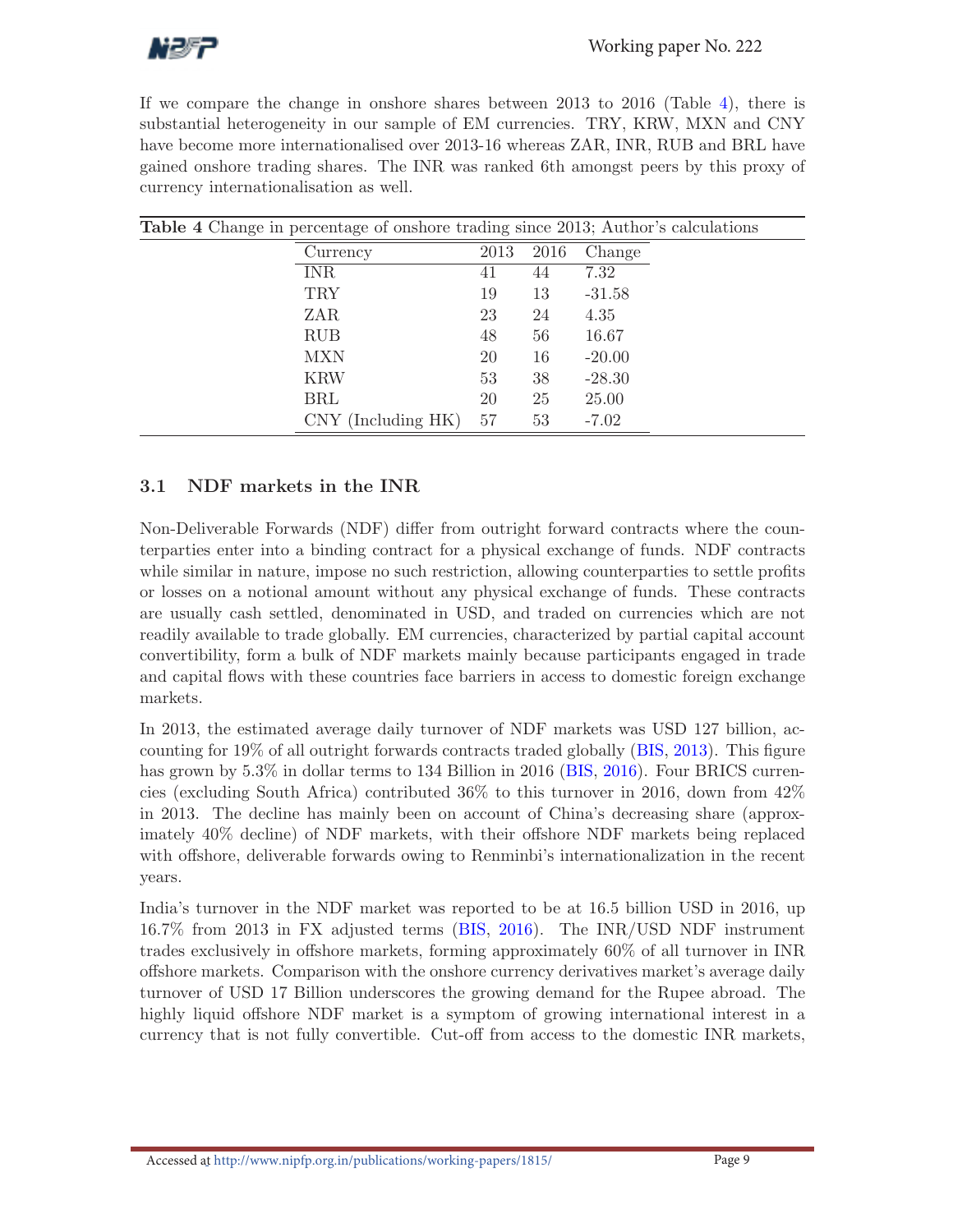

participants compensate for their forex risk by trading heavily in the offshore NDF markets. Historical empirical evidence seems to suggest that the onshore-offshore forward premium gap for the INR was always lower than the RMB (Hutchison *et al.*, 2012), suggesting greater financial integration in INR markets as compared to the RMB (Ma and McCauley, 2013). This may be changing as China internationalises the RMB and allows for greater participation of non-residents in an offshore deliverable forward (CNH) market (McCauley and Shu, 2016).

## 3.2 What determines forex market turnover?

Forex market turnover is a function of EM fundamentals like size of the economy, share in global trade, financial depth and capital account openness (Eichengreen and Kawai, 2015). He and Yu (2016) find that share of a country in world trade has a clear positive effect on the turnover of its currency in FX markets, but the effect of capital flows appears insignificant. They also find that share of currency trade is significantly associated with the financial depth measured by size of stock market size to GDP. He and Yu (2016) take the full sample of BIS reporting currencies while conducting their analysis. We restrict our sample to the 19 largest  $EMs^7$  in the BIS reporting group and look at correlations between FX market size and various fundamentals. This exercise pins down which fundamentals are important for growth in EM forex market turnover. Moreover, it helps us evaluate whether FX market turnover is higher or lower compared to the level predicted by the country's fundamentals.



Figure 3 shows the relationship between level of real GDP and forex market turnover. The

 $7$ Refer to Section 6 for the list of countries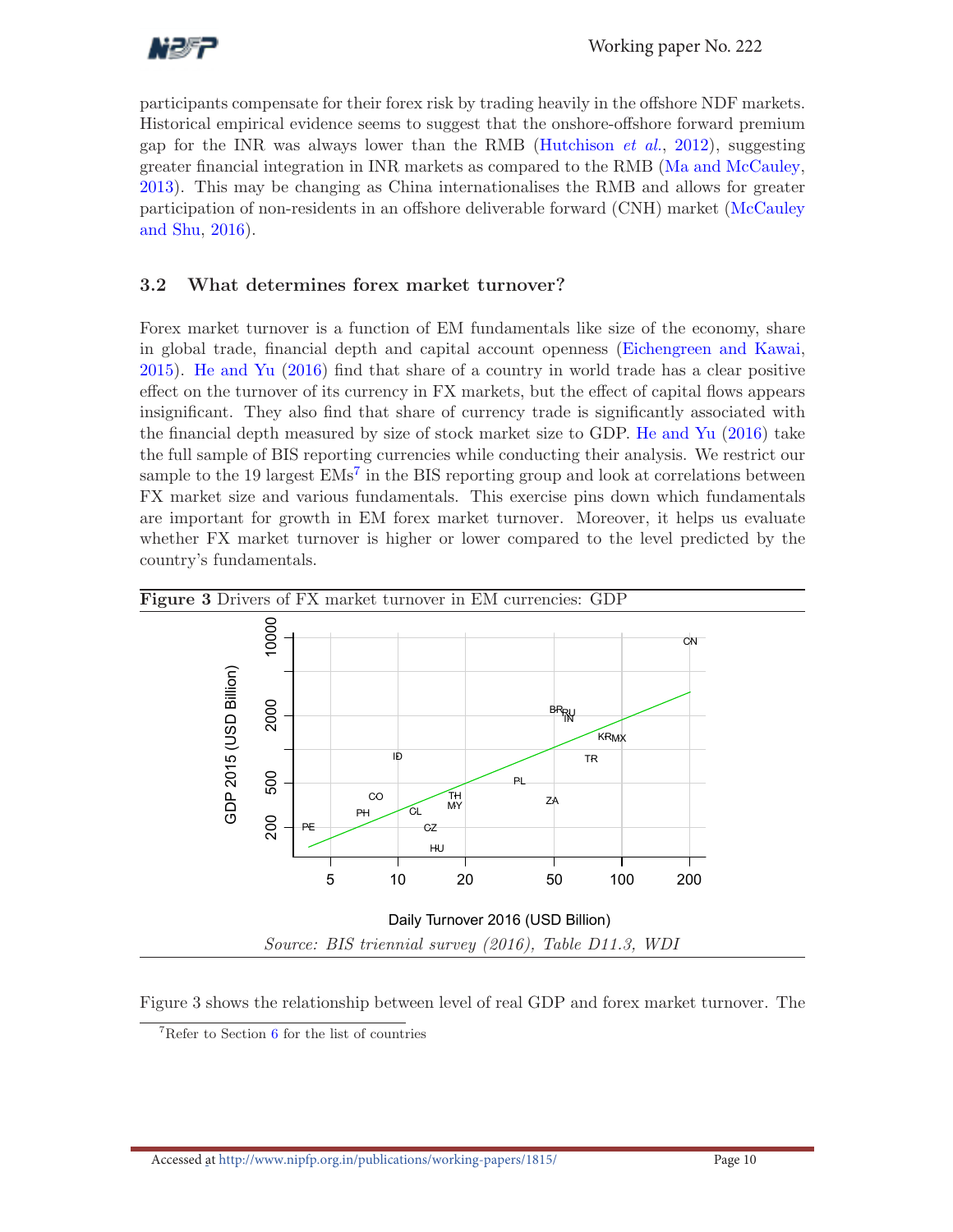

correlation between these two variables is positive and significant. By this metric, INR, BRL, RUB and RMB have smaller forex market turnover than predicted by their GDP level. We look at the relationship between level of capital account openness as proxied by the Fernndez et al. (2015) measure and forex market turnover in Figure 4. The Fernndez et al. (2015) measure is rescaled from 0 to 1 with zero meaning a completely closed capital account and one meaning a completely open capital account. The correlation between forex market turnover and capital account openness is negative and insignificant. This is primarily because INR and RMB are large EM currencies who are significant in spite of being fairly closed capital account economies. The negative and insignifcant correlation is opposite to what is predicted by the literature.



Figure 4 Drivers of FX market turnover in EM currencies: Openness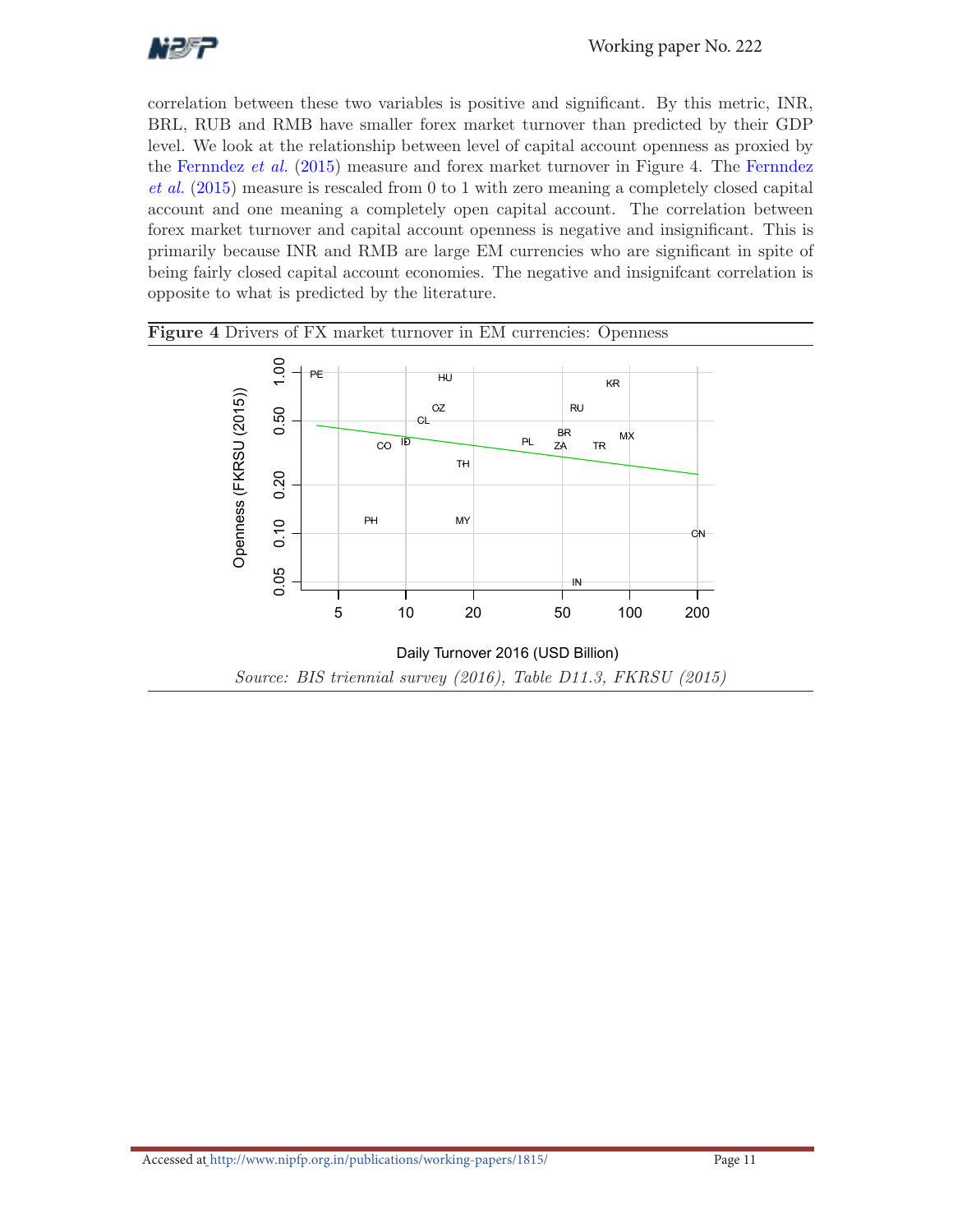



Figure 5 evaluates the relationship between volume of trade proxied by the value of imports and exports from the WDI and forex market turnover. The relationship between these variables is positive and significant. By this metric, the BRL and ZAR have larger forex market sizes as predicted by their volume of trade whereas the INR, RUB and RMB have smaller forex markets. We finally evaluate the relationship between fincancial depth as proxied by market capitalisation to GDP to forex market turnover in Figure 6. We find a negative and insignificant correlation between these two variables, similar to capital account openness.



Figure 6 Drivers of FX market turnover in EM currencies: Size of financial market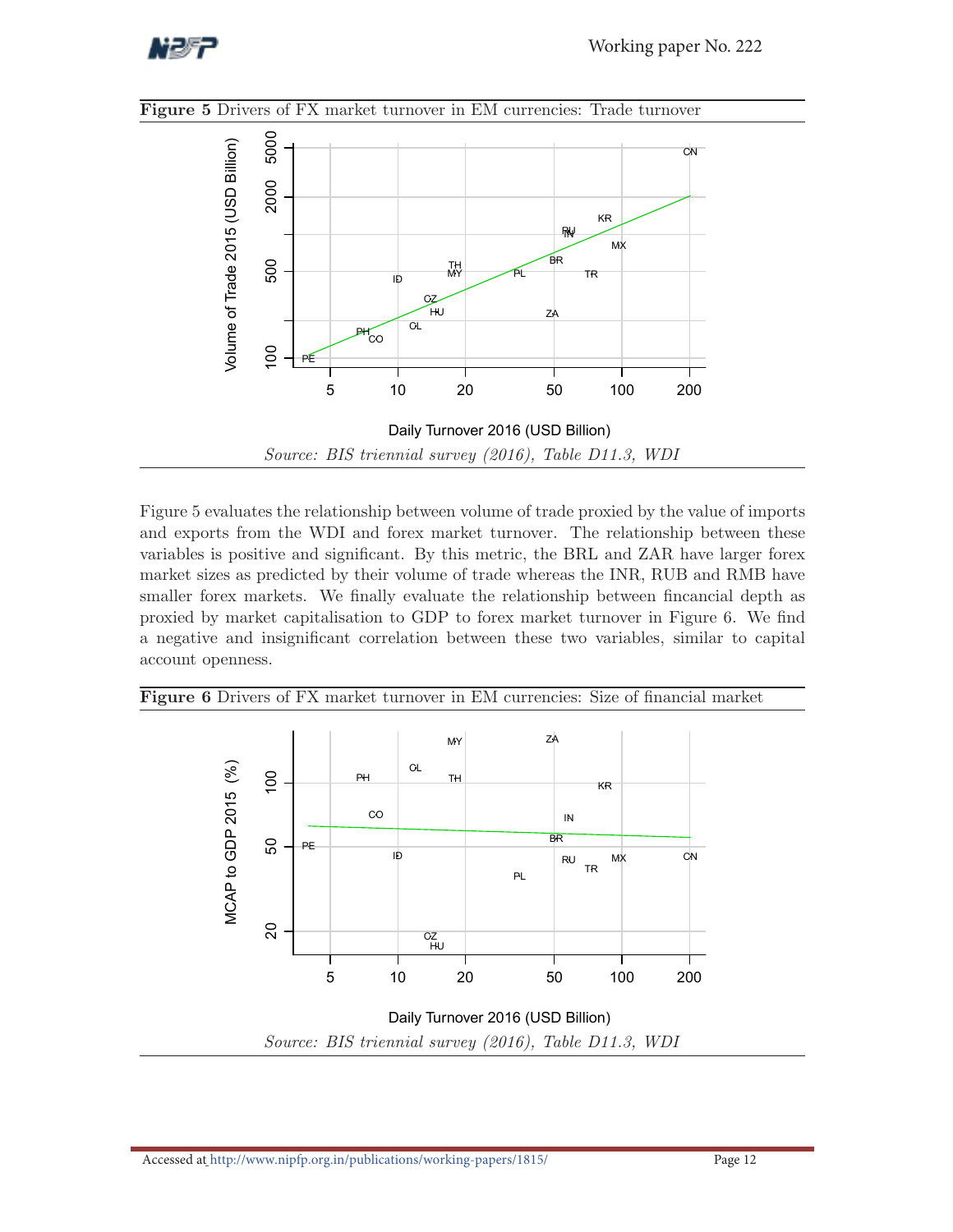

This parsimonious correlation exercise tells us that level of GDP and volume of trade are the most important fundamentals driving EM forex market turnover. This is a little different to advanced countries where financial depth and capital account openness are significant factors determining forex market turnover. This is most likely due to the fact that a majority of EM currency demand comes through current account linkages rather than financial account linkages given the presence of capital controls in large EMs. The presence of capital controls seems to dampen currency demand in the case of INR and RMB, as forex market turnover is lower than what is predicted by level of GDP and volume of trade. This also indicates that these currencies have additional room to grow as international currencies once there is greater capital account liberalisation (Ma and Villar, 2014).

## 4 Role of INR as international currency

| Official sector<br>4.1 |  |
|------------------------|--|
|------------------------|--|

| <b>Table 5</b> Allocation of foreign currency reserves: COFER, IMF (2016) |         |
|---------------------------------------------------------------------------|---------|
| Currency                                                                  | 2016 Q2 |
| Claims in U.S. dollars                                                    | 63.4    |
| Claims in Euros                                                           | 20.2    |
| Claims in Pounds sterling                                                 | 4.7     |
| Claims in Japanese yen                                                    | 4.5     |
| Claims in Canadian dollars                                                | 2       |
| Claims in Australian dollars                                              | 1.9     |
| Claims in Swiss francs                                                    | 0.3     |
| Claims in Other currencies                                                | 3       |

We switch gears and evaluate the internationalisation of the Rupee in terms of its roles as an international currency in the tradition of Chinn and Frankel (2008) and Ito (2016)<sup>8</sup>. We first look at the role of the INR as an international currency in the official sector. The IMF collects information regarding a country's composition of foreign currency reserves via the Special Data Dessimination Standard (SDDS) and this data is released in aggregate terms as Currency Composition of Official Foreign Exchange Reserves (COFER). COFER gives us a sense of countries' foreign currency asset holding. Table 5 shows the currency composition of reserves as of Q2 2016. We can see that around 93% of all forex reserves are denominated in the "big-four" currencies. The BRICS currencies are part of claims in other currencies which at best amount to 3% of global reserve holding. As part of the inclusion of the RMB in the Standard Drawing Rights (SDR), COFER will report breakdown of RMB reserves from April 2017.<sup>9</sup>

<sup>8</sup>See Table 1

 $^{9}$ Refer to http://www.imf.org/en/News/Articles/2015/09/14/01/49/pr1690 or https://www.imf. org/external/np/pp/eng/2016/021816.pdf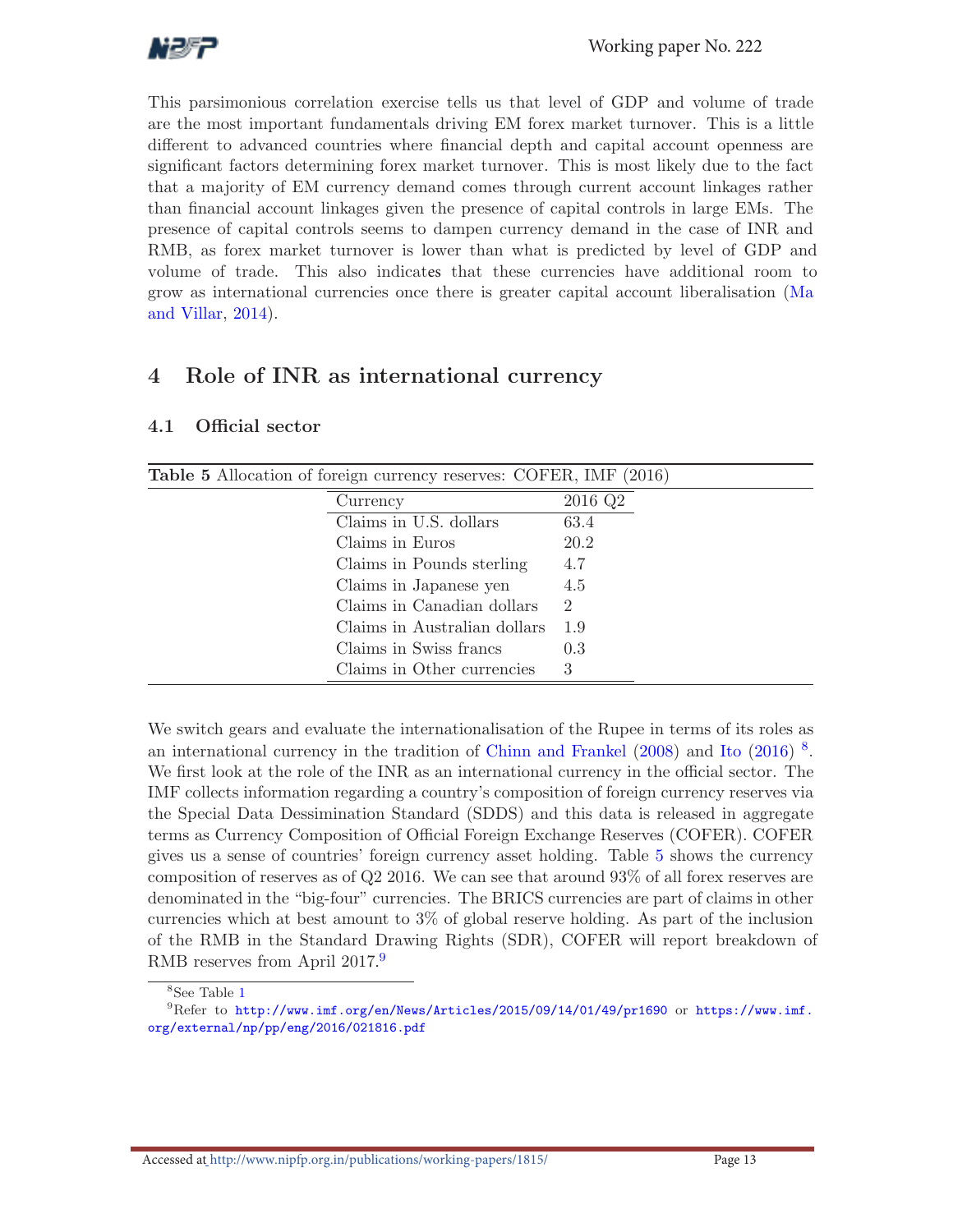

To supplement the COFER, the IMF conducted an ad-hoc survey of 130 member countries on their holding of currencies in official foreign currency assets (IMF, 2015). The country level information was classified but the IMF released summary information regarding the global distribution of reserve assets along with their associated magnitudes. Figure 7 shows that 6 countries claimed that they use INR in their official sector assets as of 2014. Only the BRL has lower reserve asset penetration than the INR. There is a clear difference between the RMB and the BRIS currencies. BRIS countries are used as reserve currencies in their economic area of influence whereas the RMB had much wider usage in reserve assets.

| Table 1: Number of Countries/Jurisdictions Reporting Assets by Currency | 2013 | 2014 |  |
|-------------------------------------------------------------------------|------|------|--|
| <b>Total Currency Holdings</b>                                          | 130  | 130  |  |
| U.S. dollar                                                             | 127  | 127  |  |
| <b>Pound sterling</b>                                                   | 108  | 109  |  |
| Euro                                                                    | 109  | 108  |  |
| Japanese yen                                                            | 87   | 88   |  |
| <b>Canadian dollar</b>                                                  | 84   | 85   |  |
| <b>Australian dollar</b>                                                | 79   | 78   |  |
| Swiss franc                                                             | 73   | 69   |  |
| Swedish krona                                                           | 45   | 48   |  |
| Norwegian krone                                                         | 45   | 40   |  |
| Chinese renminbi                                                        | 27   | 38   |  |
| <b>New Zealand dollar</b>                                               | 27   | 29   |  |
| Singapore dollar                                                        | 16   | 18   |  |
| South African rand                                                      | 11   | 12   |  |
| <b>Russian ruble</b>                                                    | 5    | 8    |  |
| Indian rupee                                                            | 4    | 6    |  |
| <b>Brazilian real</b>                                                   | 5    | 5    |  |
| Other currencies                                                        | 81   | 80   |  |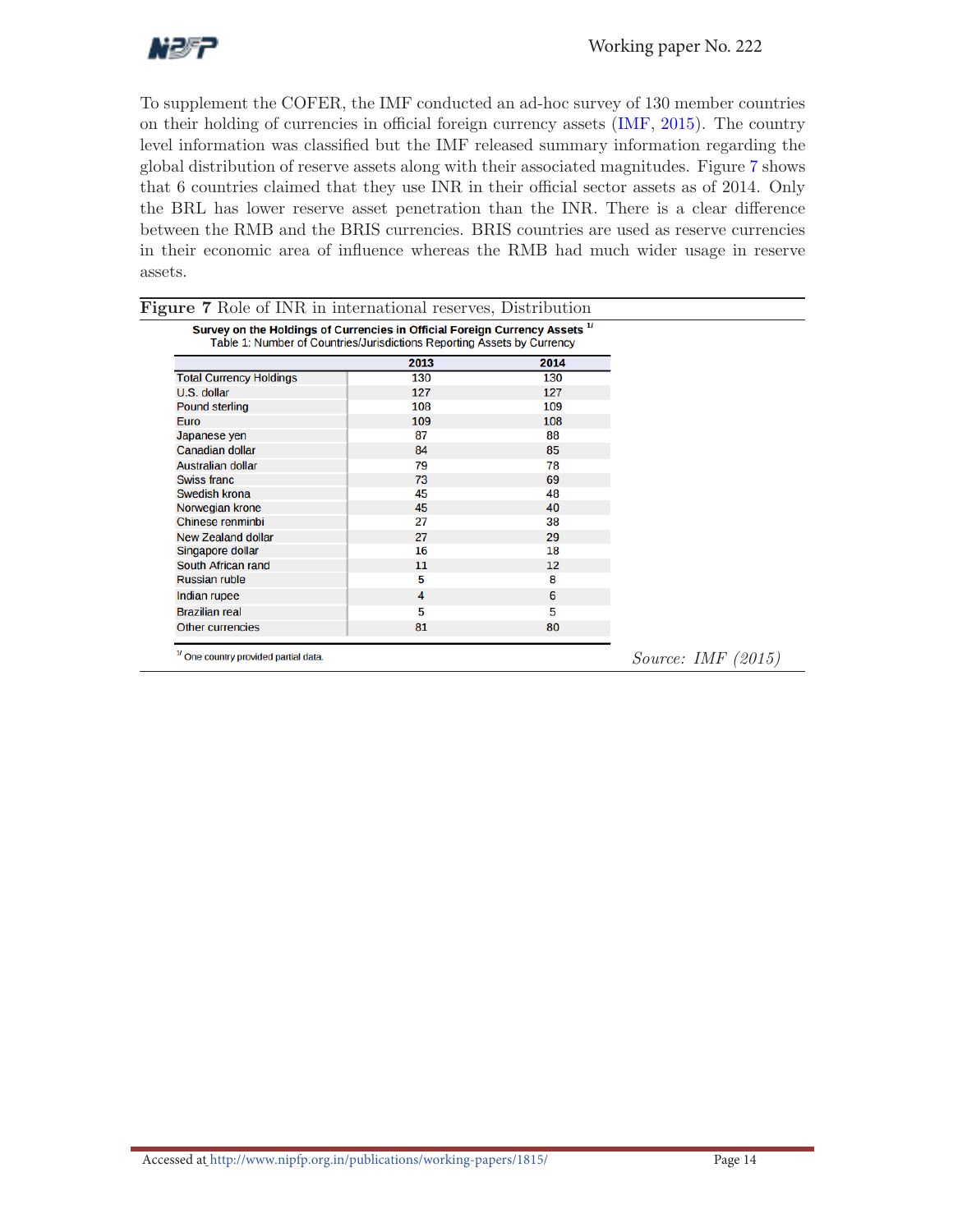

|  |  |  |  |  |  | <b>Figure 8</b> Role of INR in international reserves, Magnitude |  |  |  |
|--|--|--|--|--|--|------------------------------------------------------------------|--|--|--|
|--|--|--|--|--|--|------------------------------------------------------------------|--|--|--|

| Survey on the Holdings of Currencies in Official Foreign Currency Assets " |
|----------------------------------------------------------------------------|
| Table 3: Official Foreign Currency Assets by Currency                      |

|                                     | Millions of U.S. Dollars - End of Period |                  |              |                  |  |
|-------------------------------------|------------------------------------------|------------------|--------------|------------------|--|
|                                     | 2013                                     |                  | 2014         |                  |  |
|                                     | Amount                                   | Percent of Total | Amount       | Percent of Total |  |
| <b>Total Holdings in Currencies</b> | 6,779,830.42                             | 100.00           | 6,738,534.06 | 100.00           |  |
| <b>SDR Basket Currencies</b>        | 6,276,718.91                             | 92.58            | 6,214,838.24 | 92.23            |  |
| U.S. dollar                         | 4,158,921.34                             | 61.34            | 4,290,575.54 | 63.67            |  |
| Euro                                | 1,603,466.98                             | 23.65            | 1,417,328.09 | 21.03            |  |
| Pound sterling                      | 287,966.45                               | 4.25             | 274,564.80   | 4.07             |  |
| Japanese yen                        | 226,364.14                               | 3.34             | 232,369.81   | 3.45             |  |
| <b>Non-SDR Basket Currencies</b>    | 503.111.51                               | 7.42             | 523,695.81   | 7.77             |  |
| Australian dollar                   | 151.026.62                               | 2.23             | 142.451.37   | 2.11             |  |
| Canadian dollar                     | 133,863.09                               | 1.97             | 133,869.60   | 1.99             |  |
| Chinese renminbi                    | 45,358.87                                | 0.67             | 74,611.87    | 1.11             |  |
| Swiss franc                         | 16,077.82                                | 0.24             | 15.365.62    | 0.23             |  |
| New Zealand dollar                  | 16.805.46                                | 0.25             | 15.213.97    | 0.23             |  |
| Swedish krona                       | 13,819.59                                | 0.20             | 13,224.57    | 0.20             |  |
| Norwegian krone                     | 13,956.93                                | 0.21             | 12,050.16    | 0.18             |  |
| Singapore dollar                    | 4,388.19                                 | 0.06             | 3.912.38     | 0.06             |  |
| Brazilian real                      | 3.416.08                                 | 0.05             | 3.335.65     | 0.05             |  |
| South African rand                  | 2,687.69                                 | 0.04             | 3,140.54     | 0.05             |  |
| Indian rupee                        | 459.23                                   | 0.01             | 1,000.11     | 0.01             |  |
| Russian ruble                       | 360.81                                   | 0.01             | 355.97       | 0.01             |  |
| Other currencies                    | 100,891.13                               | 1.49             | 105,164.00   | 1.56             |  |

<sup>1/</sup> One country provided partial data.

Source: IMF (2015)

Figure 8 shows the magnitude of reserve assets holding in various currencies. By this metric the INR is ranked second last amongst all major currencies. The volume of INR held as reserve assets has increased from 2013 to 2014 to around a billion dollars. There is some anecdotal evidence in some pockets of the economy that Indian rupee is accepted in Singapore, Malaysia, Indonesia, Hong Kong, Sri Lanka and the UK. The Central Bank of Nepal, Nepal Rastra Bank, also holds Government of India Treasury Bills (Ranjan 2010). The INR is also a historical outlier, given the fact that INR was legal tender in Qatar, Bahrain, UAE, Kuwait, Oman and Malaysia till the mid 1960s (Ranjan and Prakash, 2010).

Another mode of official sector currency internationalisation goes through bilateral swap lines. After the GFC, use of swap lines between central banks has become a popular mode for sharing dollar funding (liquidity) risk as well as currency internationalisation. The People's Bank of China (PBoC) has had tremendous success internationalising the RMB through bilateral swap lines (Garcia-Herrero and Xia, 2013). The RBI unlike the PBoC has utilised the swap line channel to mitigate dollar funding risks rather than build bilateral ties to internationalise the Rupee. The RBI has entered into four swap line agreements, out of which 3 are active.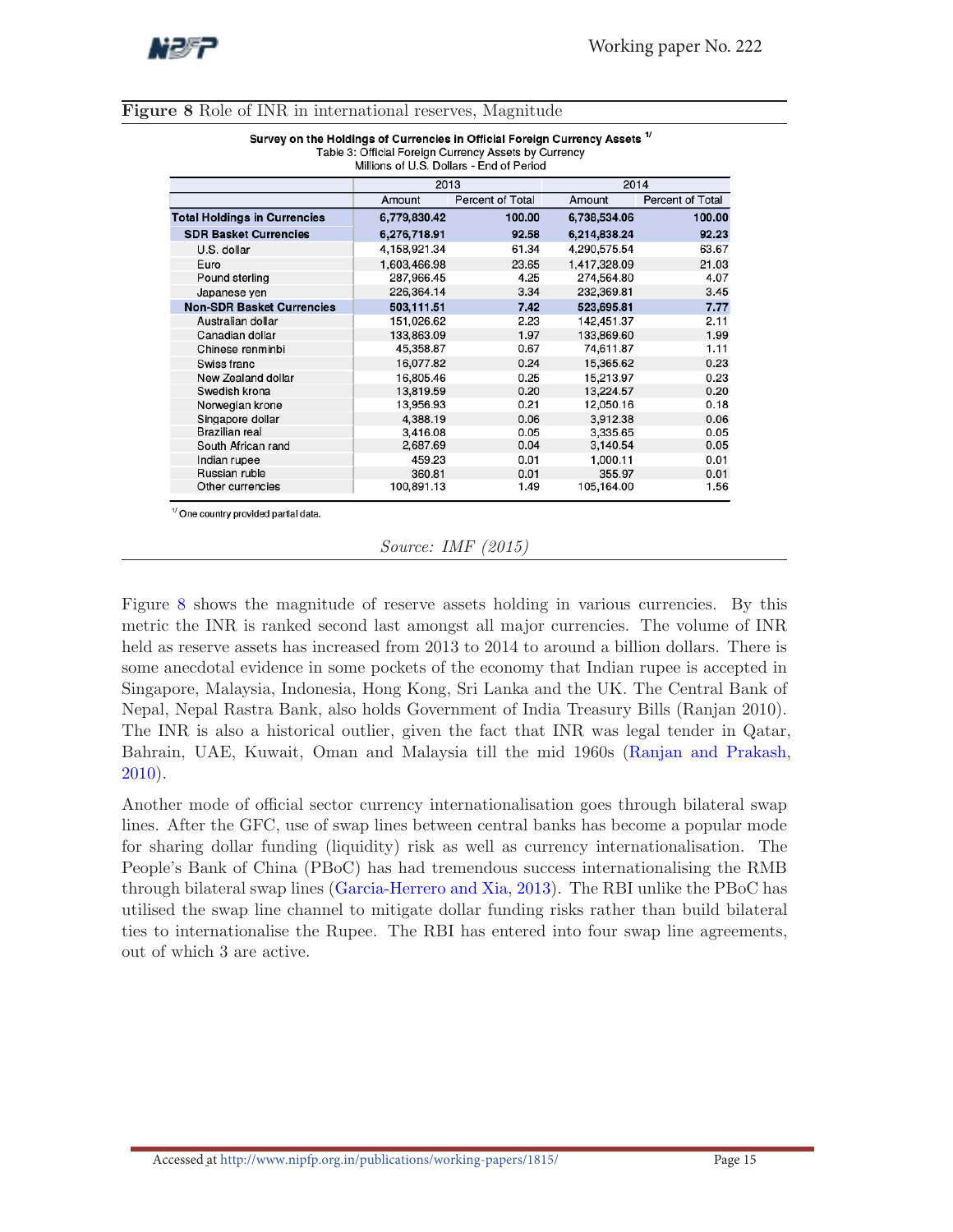

| Table 6 RBI swap lines       |              |                |                            |
|------------------------------|--------------|----------------|----------------------------|
| Counterparty                 | Last renewal | <b>Size</b>    | Objective                  |
| Bank of Japan (inac-         | 2014-01-01   | USD 50 Billion | Mitigation of Dollar       |
| tive)                        |              |                | funding risk               |
| SAARC countries              | 2016-02-01   | USD 2 Billion  | Mitigation of Dollar       |
|                              |              |                | funding risk               |
| Central Bank of UAE          | 2016-02-01   | ??             | Bilateral<br>line,<br>swap |
|                              |              |                | management of INR-         |
|                              |              |                | AED mismatch               |
| (Contingent)<br><b>BRICS</b> | 2015-07-01   | USD 18 Billion | Mitigation of Dollar       |
| Reserve arrangement)         |              |                | funding risk               |
|                              |              |                |                            |

Table 6 shows bilateral swap arrangements entered into by the RBI. Out of the 4 swap lines, the swap line with the Central bank of UAE is the only one denominated in local currency. <sup>10</sup> All the other swap lines have a dollar transaction leg. Table 7 summarises the roles of the INR as a currency in the official sector and we can see that it has a negligible role as an international currency.

| Function of money  | Governments                                                                                      | Private actors                                           |  |
|--------------------|--------------------------------------------------------------------------------------------------|----------------------------------------------------------|--|
| Store of value     | International Reserves<br>Negligible                                                             | Currency substitution<br>and investment                  |  |
| Medium of exchange | Vehicle currency for Invoicing trade and fi-<br>FX intervention <b>None</b> nancial transactions |                                                          |  |
| Unit of account    | Anchor for local cur-<br>rency pegging None                                                      | Denominating<br>trade<br>and financial transac-<br>tions |  |

#### 4.2 Use of INR by private actors

#### 4.2.1 Currency substitution and investment

India has a liberalised framework for foreign portfolio investment since the notification of the Foreign Institutional Investor (FII) framework<sup>11</sup> in 1995. The Indian securities regulator, Securities and Exchange Board of India (SEBI) liberalised the foreign investment framework recently in July 2014.<sup>12</sup> Over 1000 new foreign investors registered with SEBI

 $^{10}$ Refer to https://www.rbi.org.in/Scripts/BS\_PressReleaseDisplay.aspx?prid=36229

<sup>&</sup>lt;sup>11</sup>Refer to http://www.sebi.gov.in/acts/fiiregu2009.pdf, last accessed on on Jan 17th, 2017

 $^{12}$ Refer to http://www.sebi.gov.in/cms/sebi\_data/attachdocs/1389083605384.pdf, last accessed on on Jan 17th, 2017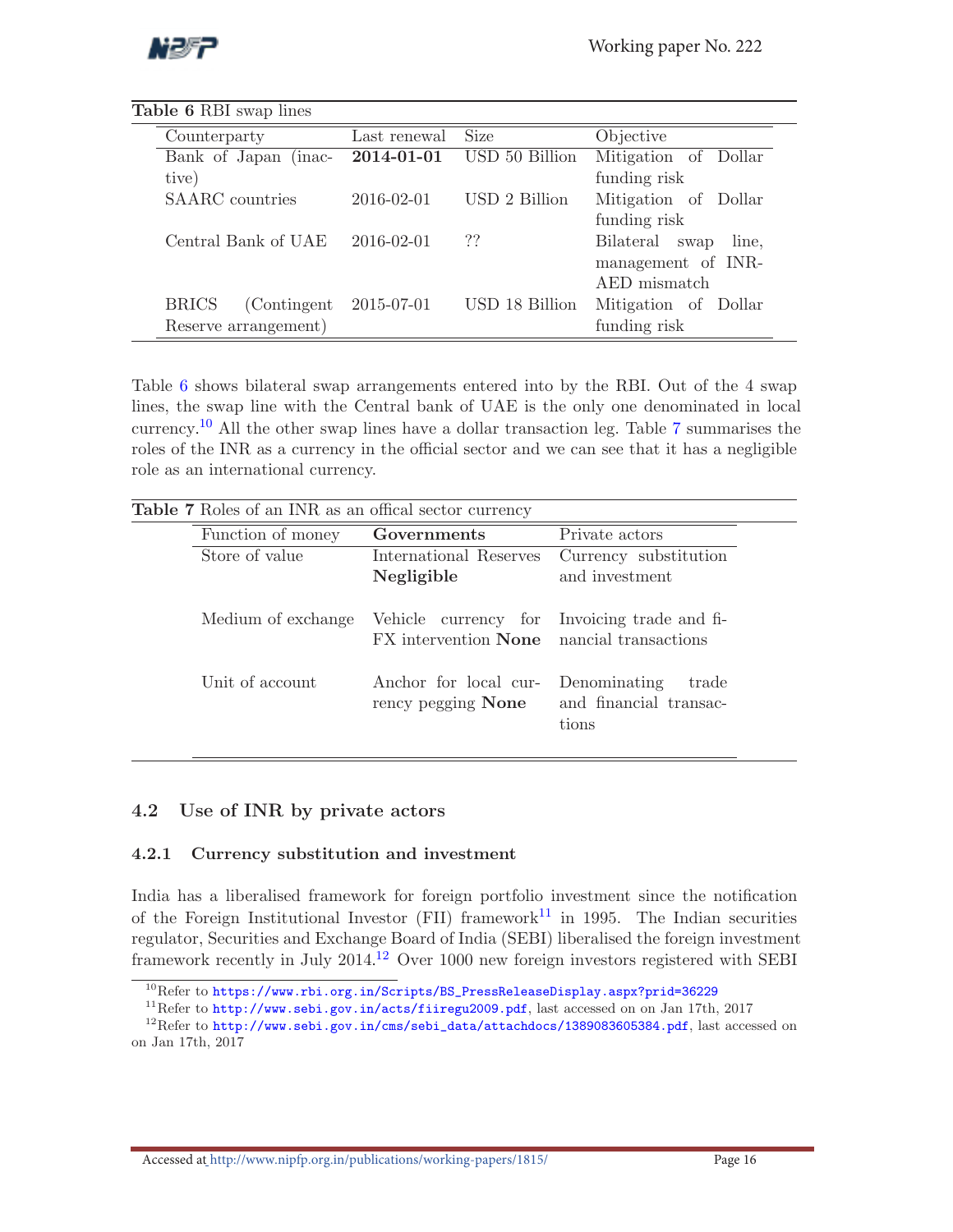

during the period June 2014 to August 2015, marking a 12% increase in the number of investors registered with SEBI. On average, 19-20% of Indian equities are held by foreign investors. <sup>13</sup> Foreign portfolio investment (FPI) in debt is subject to limits, There is total cap of USD 84 Billion for FPI-debt with a sub limit of USD 33 Billion for sovereign debt and USD 51 billion for corporate debt. Prior to 2016, most of the FPI-debt limit for sovereign debt was fully utilised with some room in the corporate bond segment. Given the changing stance of global monetary policy, t here was a selloff i n EM bonds and current utilisation of the FPI-debt i s below the notified limit f or both sovereign and corporate segment.<sup>14</sup> The INR i s actively used f or currency substitution and i nvestment.

#### 4.2.2 Rupee-denominated bonds

Liberalisation of the external commercial borrowings (ECB) framework in  $2015^{15}$  and  $2016$ allowed Indian coporates to issue INR denominated bonds overseas. These bonds are commonly referred to as "Masala bonds". The rupee denominated bond is an attempt to shield issuers from currency risk and instead transfer the risk to investors buying these bonds. The currency risk is borne by the investor and hence, during repayment of bond coupon and maturity amount, if rupee depreciates, RBI will realize a marginal saving. Many commentators have pointed out the issuance of Rupee denominated bonds overseas is a major step in internationalising the INR. As of November 2016, there are 13 active masala bonds listed in LSE, raising  $\approx$  USD 2 billion. Out of these 13 bonds, 10 masala bonds have been raised by multilateral organisations and remaining 3 by Indian corporates. Both multilateral organisations and corporates have raised a billion dollars each (LSE, 2016). However, Masala bonds have had low uptake by foreign investors when compared to Dimsum bonds (USD 50 billion outstanding). The uptake of Masala bonds is also low as a percentage outstanding international debt securities issued by Indian national entities  $(Table 8).$ 

| <b>Table 8</b> Offshore Local currency (LCY) to Foreign currency (FCY) debt, by nationality |       |                                         |                                            |     |  |
|---------------------------------------------------------------------------------------------|-------|-----------------------------------------|--------------------------------------------|-----|--|
|                                                                                             |       |                                         | Country Offshore LC International Per cent |     |  |
|                                                                                             |       |                                         | bonds (USD Debt securities)                |     |  |
|                                                                                             |       | Billion)                                | (USD Billion)                              |     |  |
|                                                                                             | India | 2                                       | 86                                         | 2.3 |  |
|                                                                                             | China | 50                                      | 565                                        | 8.8 |  |
|                                                                                             |       | Source: BIS 2016, Author's calculations |                                            |     |  |

<sup>13</sup>Market capitalisation of Indian equities: USD 1.5 trillion, FPI-Equity:≈ USD 300 Billion<br><sup>14</sup>Refer to https://www.fpi.nsdl.co.in/Reports/ReportDetail.aspx?RepID=1 for the latest number; last accessed on 23rd December, 2017

<sup>15</sup>Refer to https://www.rbi.org.in/Scripts/NotificationUser.aspx?Id=10049, last accessed on Jan 17th, 2017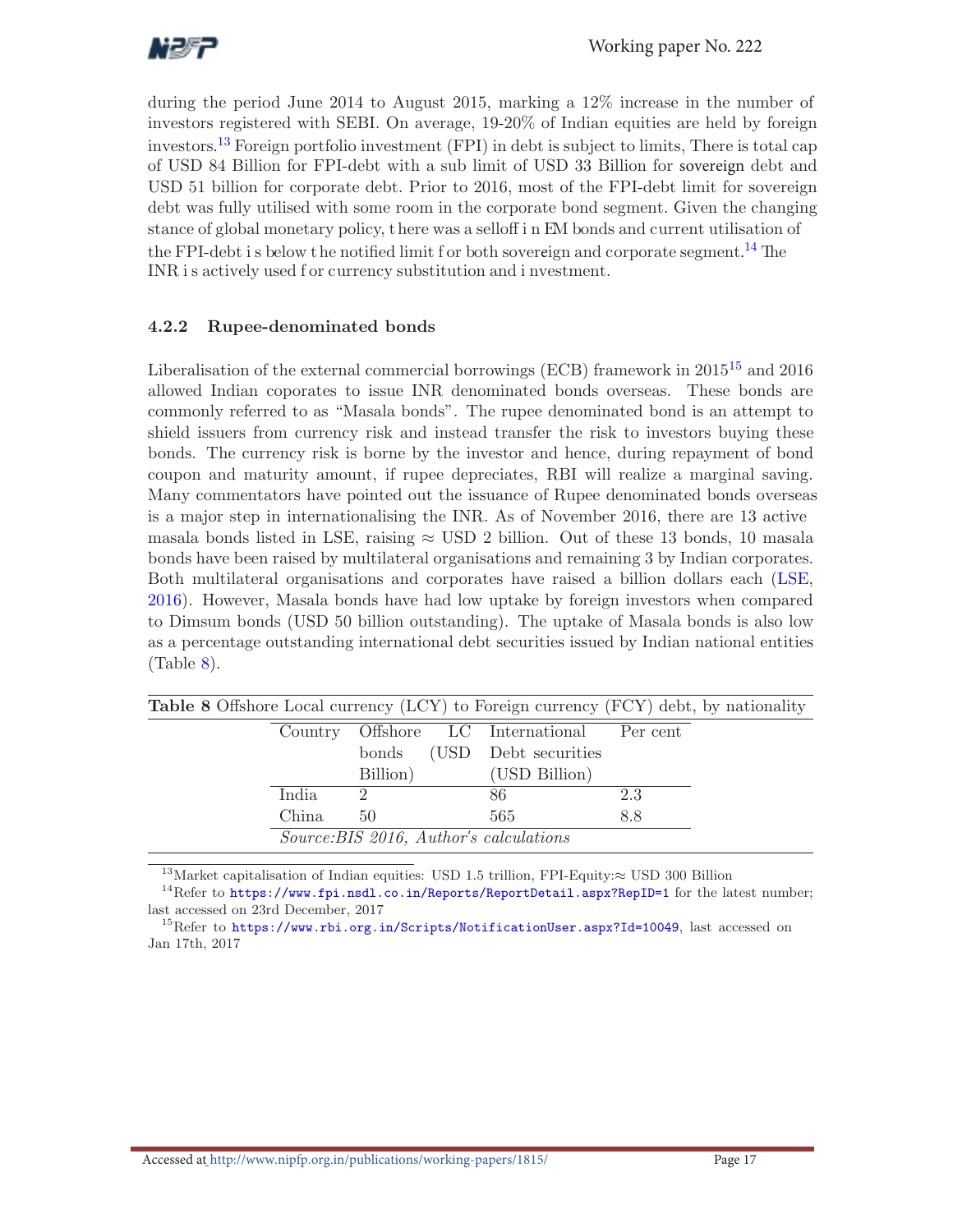

#### 4.2.3 Invoicing and settlement of trade in INR

Currency invoicing in trade is an important first step for any national currency to become an international currency. Local currency (LCY) invoicing of trade in the Rupee is less than 2.5% of total trade as of the last release of currency invoicing data by the  $RBI<sup>16</sup>$  in 2014. Most of the trade invoicing in India goes through USD and EUR.

| <b>Table 9</b> Invoicing of exports |         |         |         |         |         |
|-------------------------------------|---------|---------|---------|---------|---------|
| Currency                            | 2008-09 | 2009-10 | 2010-11 | 2011-12 | 2012-13 |
| Pounds Sterling                     | 2.77    | 2.81    | 2.47    | 2.31    | 2.31    |
| US Dollar                           | 84.06   | 84.75   | 86.41   | 87.01   | 88.41   |
| Japanese Yen                        | 0.48    | 0.35    | 0.22    | 0.26    | 0.15    |
| Euro                                | 10.85   | 10.13   | 8.88    | 8.14    | 6.97    |
| All other Currencies                | 1.84    | 1.96    | 2.02    | 2.28    | 2.16    |
| <i>Source:RBI</i>                   |         |         |         |         |         |

#### Table 10 Invoicing of imports

| Currency             | 2008-09                | 2009-10 | 2010-11 | 2011-12 | 2012-13 |
|----------------------|------------------------|---------|---------|---------|---------|
| Pounds Sterling      | 0.89                   | 0.66    | 0.71    | 0.5     | 0.42    |
| US Dollar            | 86.06                  | 83.91   | 85.38   | 88.67   | 86.06   |
| Japanese Yen         | 2.3                    | 1.98    | 1.73    | 1.41    | 1.47    |
| Euro                 | 9.82                   | 12.61   | 11.13   | 8.29    | 9.44    |
| All other Currencies | 0.93                   | 0.84    | 1.05    | 1.13    | 2.61    |
| <i>Source:RBI</i>    |                        |         |         |         |         |
|                      | $\smash{\smash{\cup}}$ |         |         |         |         |

This structure of invoicing is a reflection of the transaction costs faced by external trade partners and local traders in invoicing trade in local currency. Around 22% of all Chinese trade is now settled using the  $RMB$ ,<sup>17</sup> which is down from a high of  $26\%$  prior to the RMB's devaluation.

<sup>&</sup>lt;sup>16</sup>Refer to https://rbi.org.in/Scripts/BS\_PressReleaseDisplay.aspx?prid=31788, last accessed on on Jan 17th, 2017

<sup>&</sup>lt;sup>17</sup>Refer to https://www.ft.com/content/e480fd92-bc6a-11e6-8b45-b8b81dd5d080, Last accessed on 23rd Dec, 2016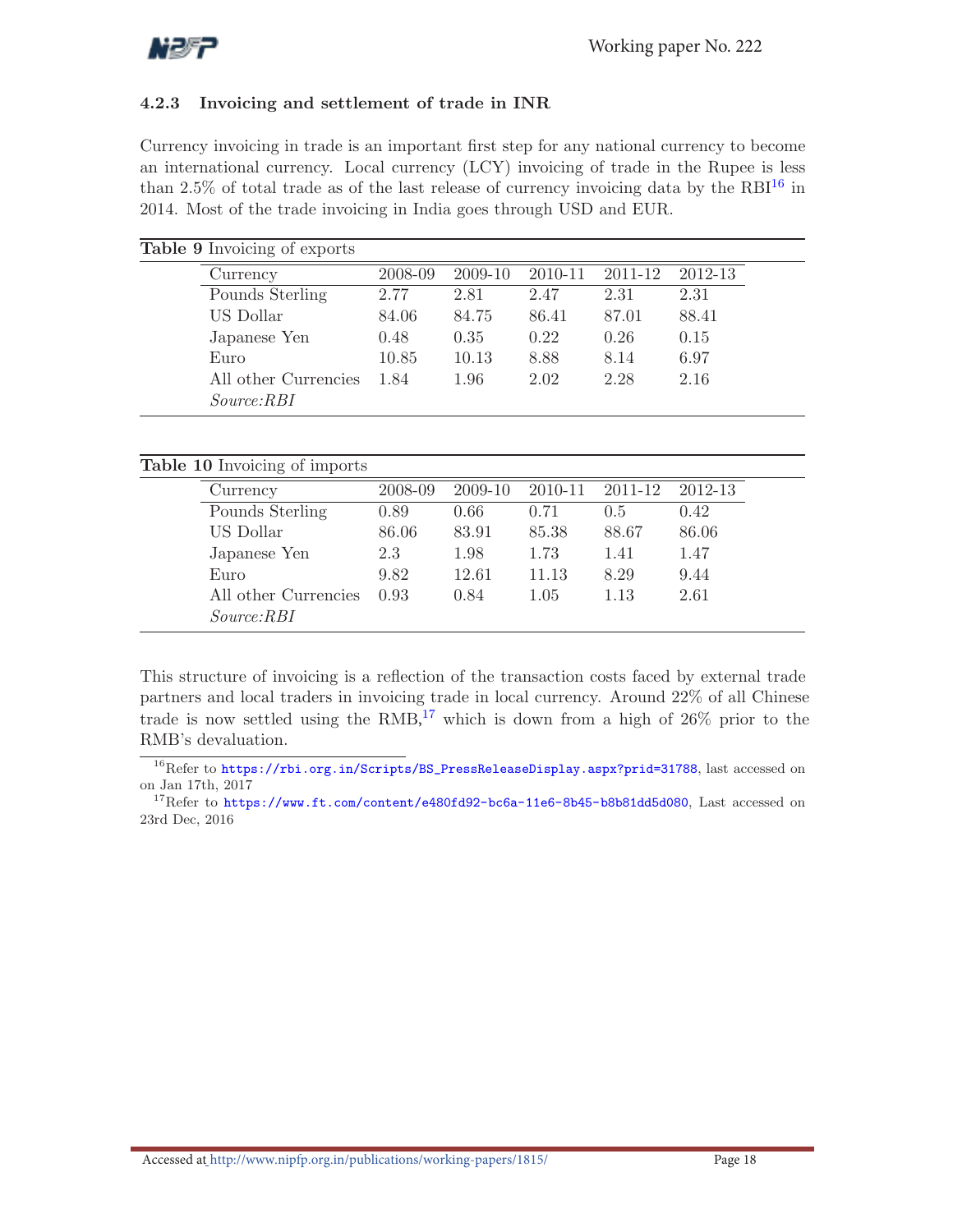





Goldberg and Tille (2008) and Ito and Chinn (2014) argue that hedging costs are a primary driver after "size" of a country in explaining local currency use in invoicing. This assertion is backed by recent survey evidence from European traders (Langedijk et al., 2016). The survey finds that only a small number of firms invoice in currencies (Figure 9) outside the "big four" and the levels of local currency invoicing of trade in RMB and INR are similar for European firms. Moreover, hedging costs are the primary determinants of local currency use after size of recepient country (See Figure 10).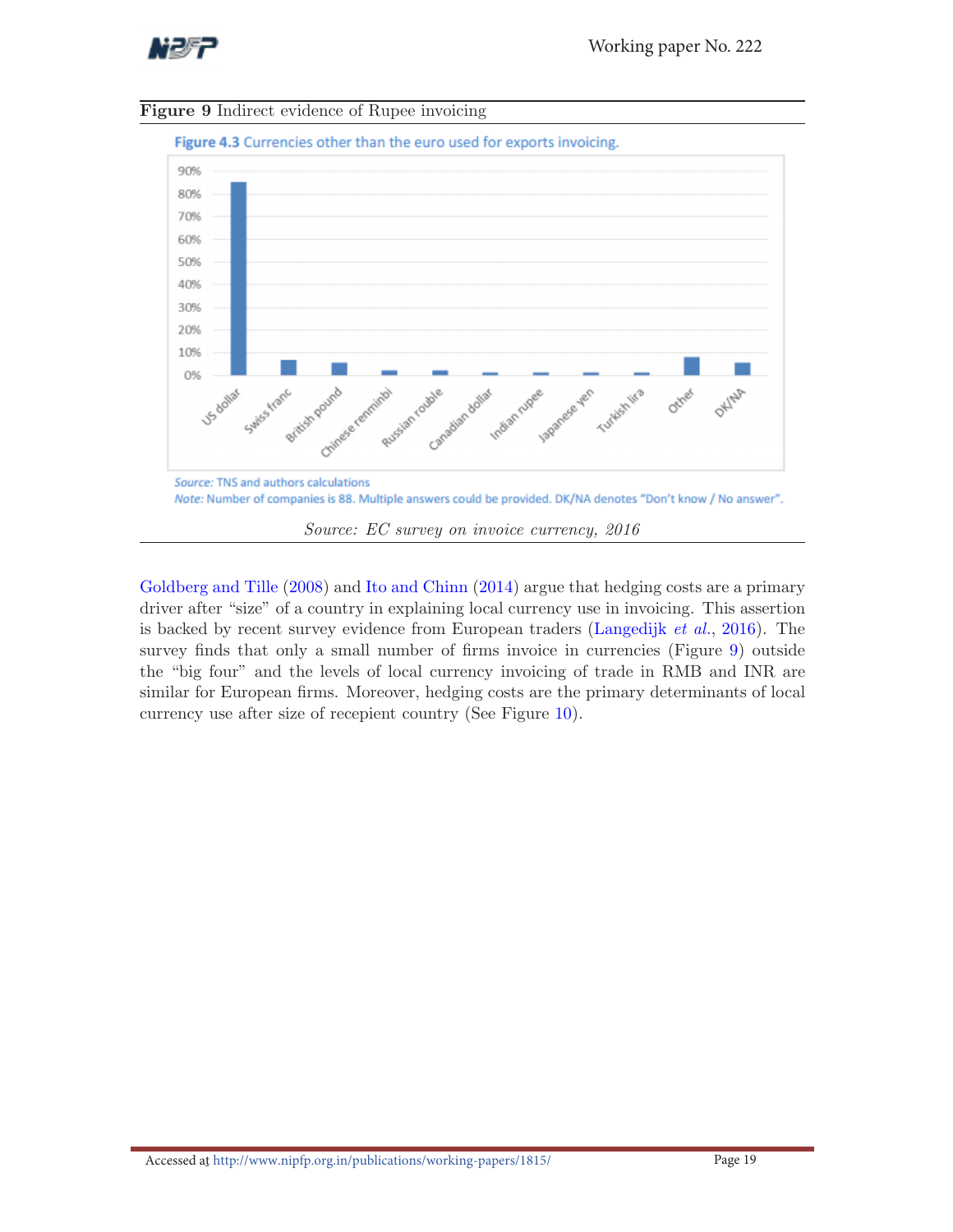



Figure 4.4: Factors affecting the choice of currencies other than the euro for export invoicing



Source: EC survey on invoice currency, 2016

The Indian government has promoted bilateral invoicing and settlement in local currencies since  $2012^{18}$  in order to facilitate deeper current account linkages between trading partners. The key features of this proposed facility were as follows:

- To provide the facility to settle payments in home currency, on a bilateral basis, for current account transactions settlement between India and the trading partner countries;
- To promote the use of participants' currencies in current account transactions between their respective countries;
- To promote co-operation among the participants and closer relations among the banking systems in the two countries, and thereby, contribute to the expansion of trade and economic activity between the two countries;
- The exporters / sellers of each country shall denominate the export contracts and invoices in their home currency thereby eliminating exchange-risk and resultantly, may discover competitive pricing.

 $^{18}$ MoF note F.No.20/15/2012-BO.II, RBI Master Circular No.  $14/2012-13$ , Refer to http: //financialservices.gov.in/banking/circulars/2012/INR%20Local%20Currency%20Settlement% 20Mechanism.pdf, last accessed on on Jan 17th, 2017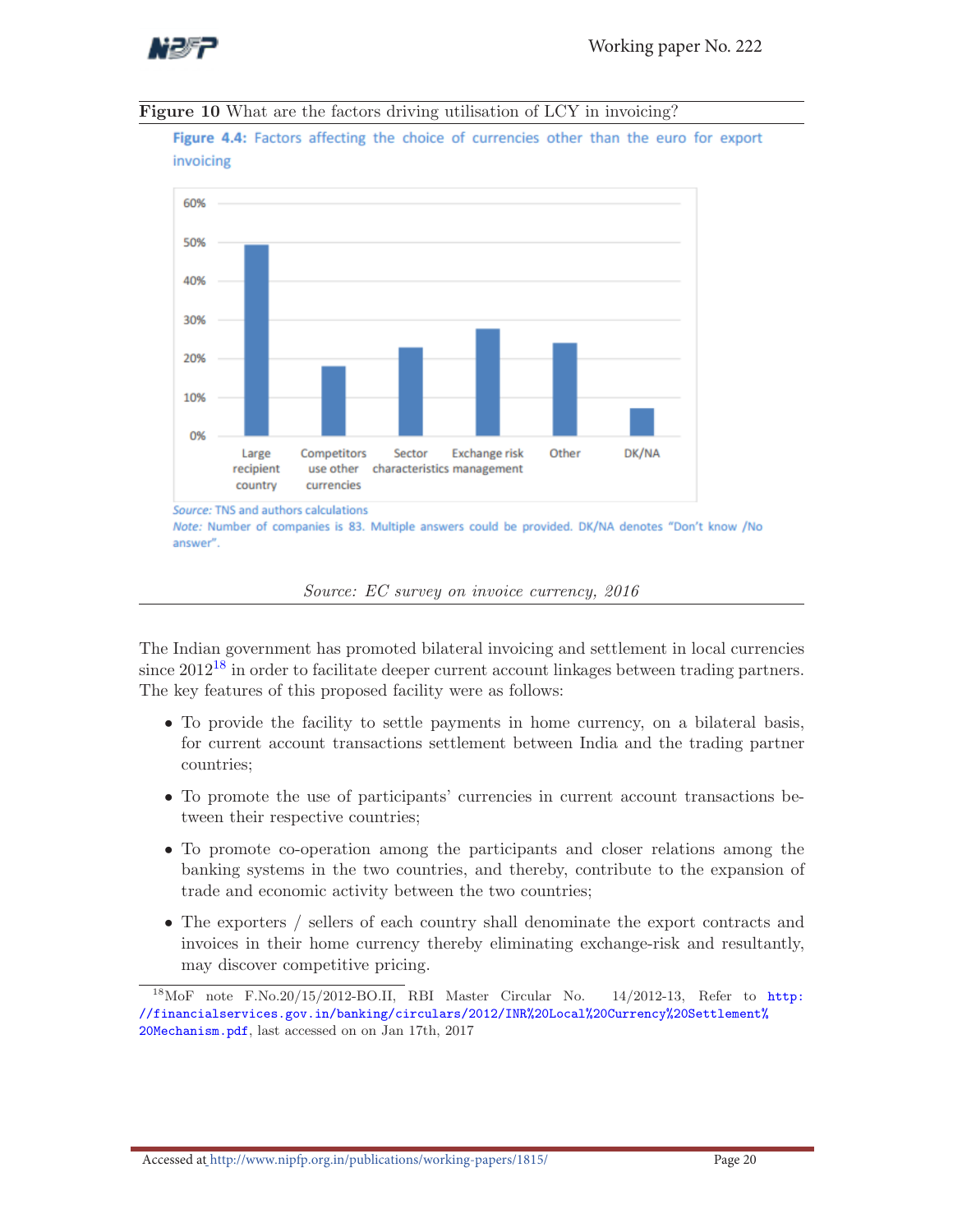



#### Figure 11 Top 20 settlement currencies

In spite of this facility being proposed in 2012, it has not been notified by the RBI. As of the writing of this paper, only **Bhutan and Nepal** have access to direct invoicing and settlement of their trade in Rupees. For all other countries, as per the last notification issued by the RBI,<sup>19</sup> trade from and to India may be invoiced in "freely convertible currencies" or Rupees. Amongst the BRICS currencies, only the South African Rand (ZAR) is considered a freely convertible currency by the RBI. This limits the invoicing and settlement possibilities of trade partners who do not have freely convertible currencies. Bilateral trade deals provide a work-around and allow for limited local currency settlement. There are active bilateral arrangements with Iran<sup>20</sup> and Russia. President Putin and Prime Minister Modi announced a push towards bilateral settlements in the Ruble and Rupee during President Putin's visit in December 2014. After initial excitement surrounding this arrangement limited bilateral banking presence, small volume of trade between both countries, limitations in availability of hedging instruments and continued depreciation of the INR/RUB currency pair against the  $\text{Dollar}^{21}$  have effectively put a stop to bilateral settlement.<sup>22</sup>

According to (non-publically available data) SWIFT, <sup>23</sup> in Apr 2016 80% of trade to India

<sup>&</sup>lt;sup>19</sup>Refer to Notification FEMA 14(R)/2016-RB, https://goo.gl/WAjL9G, Last accessed on 17th January 2017

<sup>&</sup>lt;sup>20</sup>This is an artefact of membership in the Asian Clearing Union (ACU) and is also related to the economic sanctions Iran faced until 2016. As of 2016, after sanctions on Iran have been lifted, the future of bilateral settlement in Rupees is uncertain. Indian firms have accrued large payment obligations to Iranian firms, prompting Iran to demand settlement of these debts in Euros instead of Rupees. Source:https: //goo.gl/VtmmXU, Accessed on January 17, 2017

 $^{21}$ Refer to https://goo.gl/ZkAfCJ, Last accessed on January 17th, 2017

<sup>&</sup>lt;sup>22</sup>Given evolving global macroeconomic conditions and expectations of Dollar appreciation, India's foreign trade policy for 2015-2020 does not mention any explicit incentive for LCY invoicing and settlement. MoF note F.No.20/15/2012-BO.II was proposed at a time when the Rupee was relatively stronger compared to the current macroeconomic situation. Refer to http://dgft.gov.in/exim/2000/ftp2015-20E.pdf

<sup>&</sup>lt;sup>23</sup>Refer to https://goo.gl/bazUrF, Last accessed on Dec 23, 2016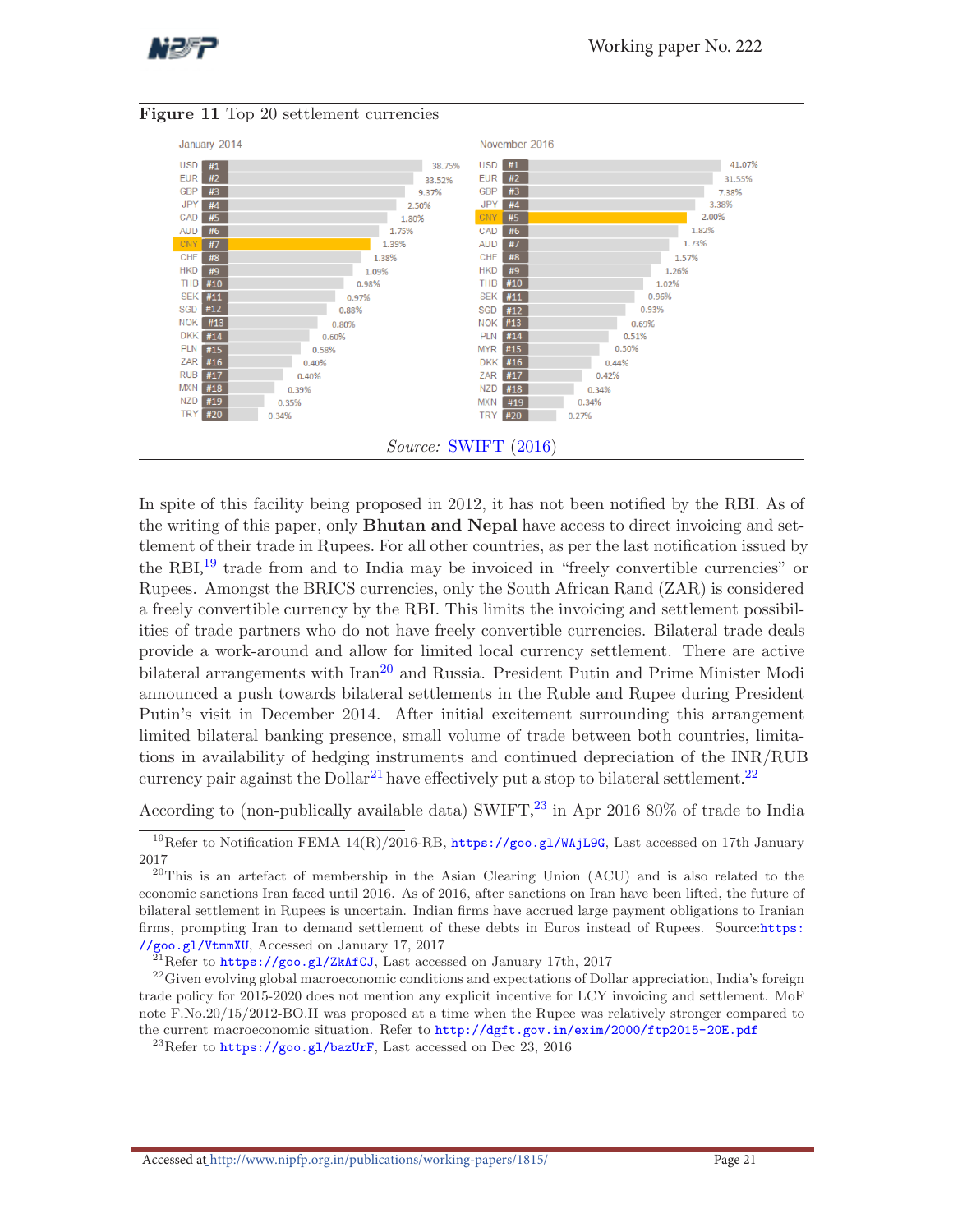

was settled in USD. This followed by  $7.2\%$  in INR,  $6.3\%$  in EUR with the remaining  $6.5\%$ split over all other currencies. This percentage share indicates approximately USD 50-70 Billion of trade settled in Rupees. However, the INR does not make the top 20 international settlement currency list (See Figure 11) indicating that there is a great potential in improving settlement of trade using the INR.

The INR is more actively used by private actors than the official sector. The bulk of INR's international utilisation comes from the usage of INR in currency substitution and investment activity by private actors. Table 11 summarises INR's role as international currency across both official and private sectors and we can see that it has a negligible role as an international currency.

| Function of money  | Governments                                                   | Private actors                                                      |
|--------------------|---------------------------------------------------------------|---------------------------------------------------------------------|
| Store of value     | International Reserves<br>Negligible                          | Currency substitution<br>and investment <b>FPI</b><br>framework     |
| Medium of exchange | Vehicle currency for Invoicing<br>FX intervention <b>None</b> | trade<br>and<br>financial transactions<br>Negligible                |
| Unit of account    | Anchor for local cur-<br>rency pegging None                   | Denominating<br>trade<br>and financial transac-<br>tions Negligible |

Figure 12 shows the roles of the RMB as an international currency. China's policy push to internationalise the RMB has been relatively successful and utilisation of the RMB in global transactions is similar in magnitude to the Swiss Franc (CHF). Given that India and China are in the same geographical vicinity, the rise of the RMB increases local competition for regionalising the INR and makes it difficult to use regional agreements as a pathway for internationalisation.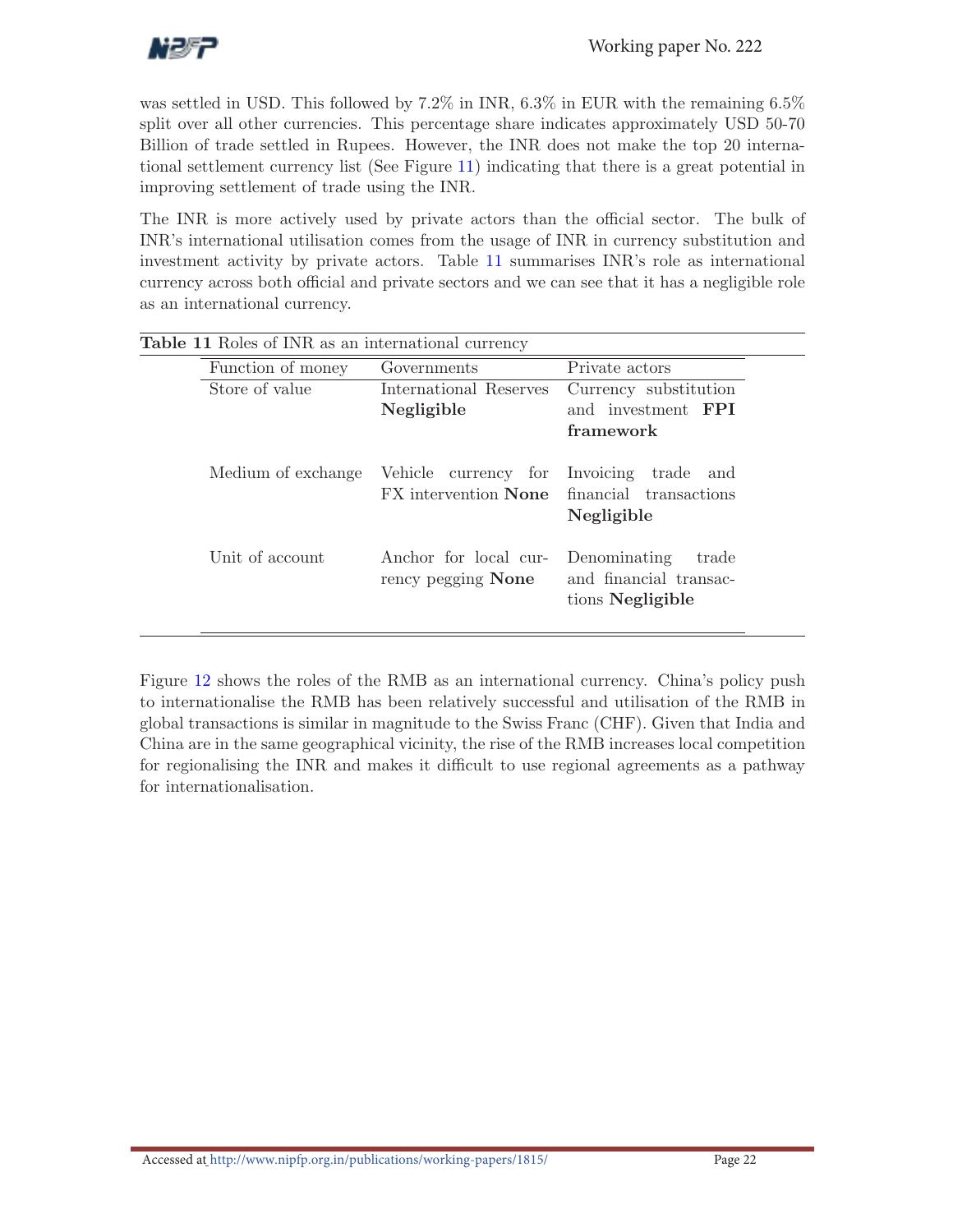

#### Figure 12 Role of RMB as an international currency

|                                    | <b>Private Sector</b>                                                                                                                           | <b>Official Sector</b>                                                                                                             |
|------------------------------------|-------------------------------------------------------------------------------------------------------------------------------------------------|------------------------------------------------------------------------------------------------------------------------------------|
|                                    | Trade invoicing <rmb invoicing="" trade=""></rmb>                                                                                               | Being pegged by other countries <china. none=""></china.>                                                                          |
|                                    | Denomination of financial products issued by companies<br>and financial institutions of other countries <china.<br>Panda bonds &gt;</china.<br> | High weights in (official or de facto) currency baskets of<br>foreign central banks <china. frankel-wei="" regression=""></china.> |
| Unit of account                    | Denomination of offshore financial products by domestic<br>companies < China. Dim Sum bond>                                                     | (IMF) SDR composition currency <china. 2016="" oct.=""></china.>                                                                   |
|                                    |                                                                                                                                                 | Denomination of international bonds is sued by other<br>governments or IFIs                                                        |
| Medium of exchange<br>(Settlement) | Trade settlement <china. rmb="" settlement="" trade=""></china.>                                                                                | Intervention currency by other monetary authorities                                                                                |
|                                    | International financial transaction settlement <china.< td=""><td>Government financial transactions (such as ODA)</td></china.<>                | Government financial transactions (such as ODA)                                                                                    |
|                                    | <b>SWIFT&gt; <china, bis="" survey="" triennial=""></china,></b>                                                                                | Central Bank s waps currency <china. pboc="" swaplines=""></china.>                                                                |
|                                    |                                                                                                                                                 | Currency circulation abroad (e.g., dollarization);                                                                                 |
| <b>Store of value</b>              | Cross-border deposits <china. deposits="" offshore="" rmb=""></china.>                                                                          | Foreign reserves (of other countries) <china. imf<br=""><b>COFER; &amp; Special Survey&gt;</b></china.>                            |
|                                    | <b>Cross-border securities investment</b>                                                                                                       | Sovereign Wealth Funds (of other countries)                                                                                        |

 $\overline{\phantom{a}}$ 

Source: Ito (2016)

## 5 Looking ahead

"Internationalization of Rupee will facilitate greater degree of integration of Indian economy with rest of the world in terms of foreign trade and international capital flows. Key benefits of internationalization of Rupee include savings on foreign exchange transactions for Indian residents, reduced foreign exchange exposure for Indian corporate, reduction in dependence on foreign exchange reserves for balance of payment stability etc. One of the important drivers for internationalization of a currency is the country*'*s share in global merchandise and commercial services trade. India*'*s percentage share in the global trade is still on the lower side and it limits the pricing ability of domestic businesses in Indian Rupee. Moreover, the share of Indian Rupee in the Global foreign exchange market turnover at present is also very low. Internationalization of Indian currency would also require full capital account convertibility. As a policy, we have followed a gradual and cautious approach in opening up the capital account. The capital account is being progressively liberalized in accordance with the evolving macro-economic conditions and requirements of the Indian industries, individuals and financial sectors."

#### Written reply by Jayant Sinha, Minister of State in the Ministry of Finance, Lok Sabha, May 6th, 2016

Governor Raghuram Rajan while addressing reporters regarding the inclusion of the RMB as a SDR currency stated that there would be no "big bang" measures to internationalise the INR. It is more likely that Indian policymakers will choose a gradual move towards internationalisation in the medium term. As of writing this paper India only satisfies the size of GDP and political stability pre-conditions for currency internationalisation.

Restrictions on currency convertibility, both on the current and capital account hamper growth of INR as a global currency. The framework for exchange controls in India comes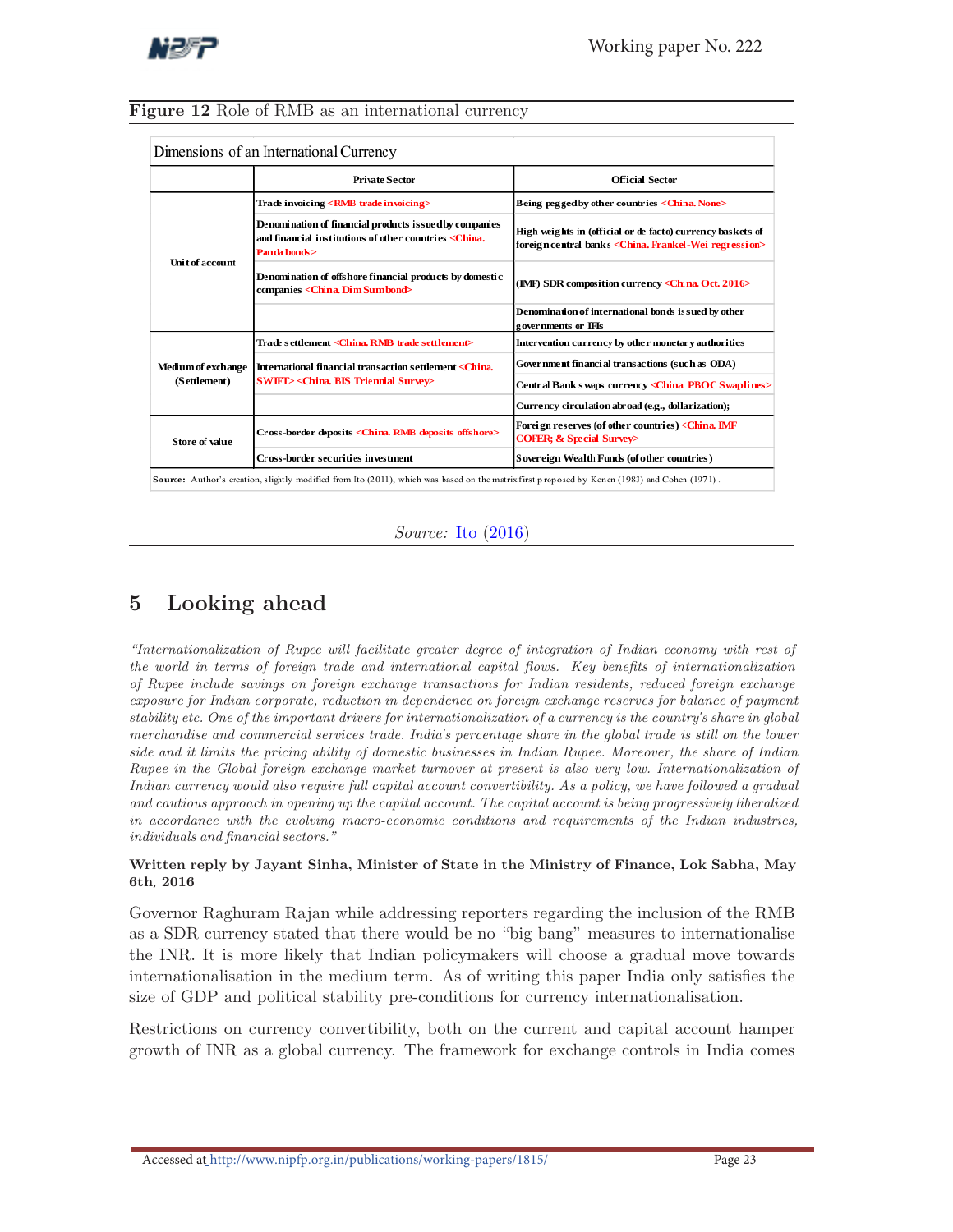

from the Foreign Exchange Management Act (FEMA), which was passed in December 1999 and enacted in 2000. FEMA categorises transactions into current account and capital account transactions and has specific rules and restrictions for across classes of individuals and investors; based on residence, size of transaction, instruments used, tenor of instrument and vehicle currency. For the purposes of India's ascension to the WTO, the Rupee is a fully convertible currency on the current account. However, as we described in the previous section, simple transactions like realization of payments for exports and imports cannot be in Rupees unless its specifically approved. Current account transactions exceeding \$  $250,000$  for individuals<sup>24</sup> require RBI approval. Rupee accounts cannot be held abroad<sup>25</sup> and therefore overseas cash settlement in Rupee is not currently possible. Table 14 lists out limits for "general permission" or "unrestricted" current account transactions. This is ignoring the approval route transactions which need prior Government/RBI approval and prohibited transactions which are not allowed.<sup>26</sup> The documentary requirements along with delays in approvals disincentivise both residents and non-residents from using the Rupee for current account transactions.

As far as the capital account is concerned there is a large framework of controls split by residency, instrument, transaction size and investor category. The power to regulate capital account transactions currently vests with the RBI. This power has been conferred on it by Section  $6(3)(b)$  of FEMA. A general overview of the framework is as follows (Patnaik and Shah, 2012; Sengupta, 2016):

Outward flows by firms : Outbound FDI by a firm is capped at a multiple of its net worth

Foreign Banks : RBI restricts the growth of foreign banks by permitting all foreign banks, put together, to open 20 branches a year

Foreign borrowing by firms : Maturity of loan, amount, interest rate, end-use and the sector to which the debtor firm belongs, are prescribed. The aggregate borrowing by all firms in a year is subject to a ceiling.

Debt investment by foreign portfolio investors : The aggregate investment by all foreign investors is subject to one ceiling for government bonds, and another for corporate bonds

Equity investments by foreign portfolio investors : Only registered "foreign portfolio investors" are permitted to buy shares in India. Their investments are subject to sectoral and firm level ceilings

FDI : Foreign ownership in certain sectors (e.g. telecom, insurance, banking) is capped at various levels

 $^{24}\rm{Refer}$  to  $\hbox{\texttt{https://rbi.org.in/Scripts/NotificationUser.argv?Id=10192\texttt{Mode}=0}}$ 

<sup>&</sup>lt;sup>25</sup>Rupee Drawing arrangements (RDA) exist with Gulf countries, Hong Kong, Singapore, Malaysia and other FATF compliant countries. These accounts can be used for channeling cross-border inward remittances into India primarily on private account upto Rs. 1,500,000 per transaction. These accounts cannot be used for trade settlement, even though in theory they may be utilised to do so. Refer to https://www.rbi.org. in/Scripts/BS\_ViewMasDirections.aspx?id=10205

<sup>&</sup>lt;sup>26</sup>Refer ro https://goo.gl/Lf5uSu for full list of prior-approval based (Schedule II) and prohibited (Schedule I) transactions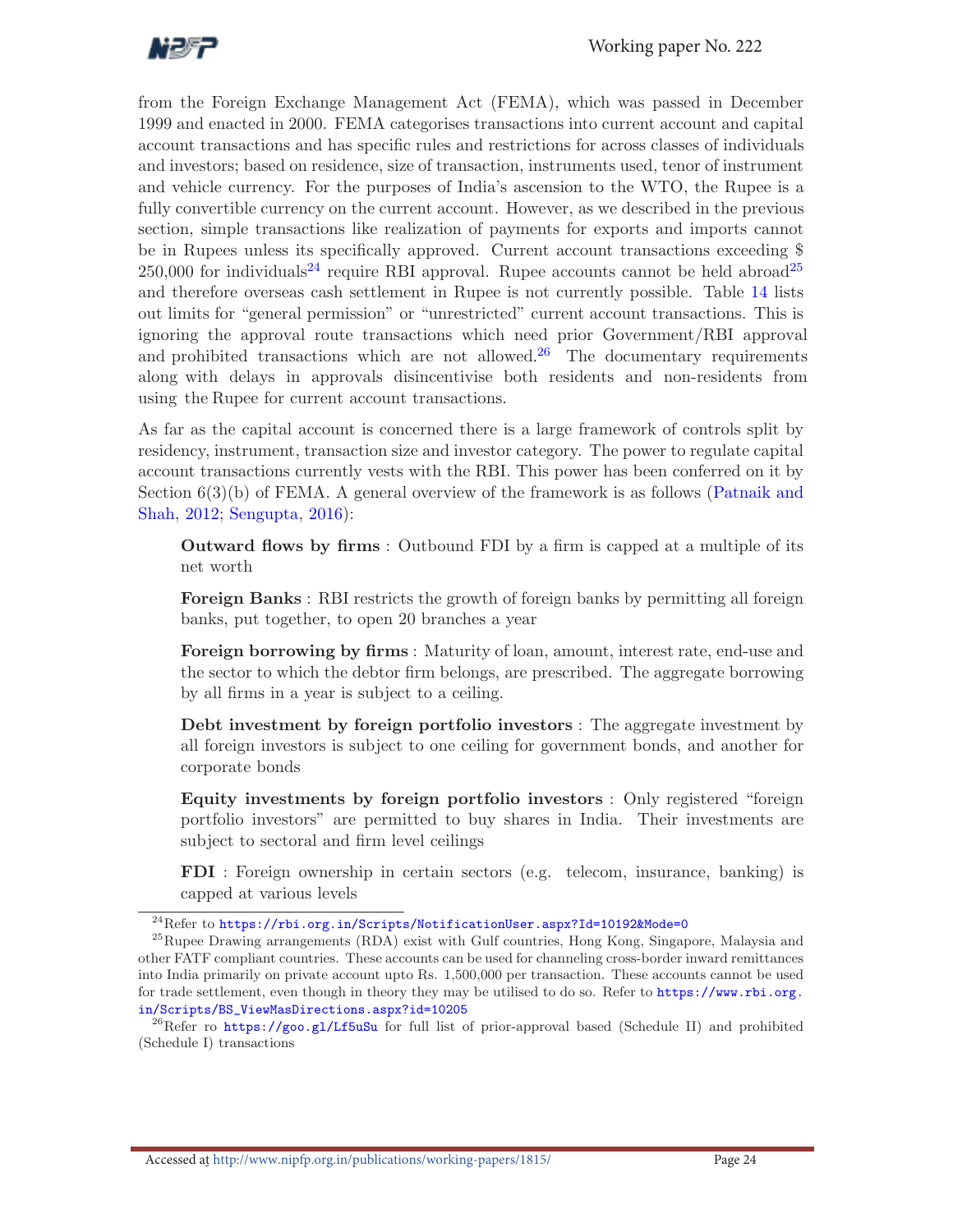

The FEMA reform process in terms of both current and capital account transactions has tended to drift towards greater openness. Current account outflow restrictions on individuals have been eased in 4 incremental steps<sup>27</sup> between 2004-2015 with the limits being increased from \$ 25,000 to \$ 250,000 over the 11 year period. <sup>28</sup> In terms of foreign portfolio investment, India moved to a unified portfolio investment (FPI) framework for institutional investors, non resident individuals and venture capital funds in 2014. <sup>29</sup> Recent developments in the FPI framework for investment in Rupee denominated bonds and the external commercial borrowing (ECB) framework for foreign borrowing by firms gives us some insight about the current state of the capital account reform process.

When we evaluate the evolution of the foreign investment limits in Rupee denominanted debt, we find that the limit enhancement<sup>30</sup> has been non-linear. There was a 10 times enhancement in combined limit for investment in Rupee denominated bonds between 2008- 2014 (Table 12) over 9 incremental liberalisations. This process was ad-hoc and was usually driven by indirect exchange rate management concerns given that most liberalisations took place around months of heavy exchange rate stress and increase in interest rates (Pandey et al., 2016).

| <b>Table 12</b> Foreign investment limits in Rupee denominated debt (USD Billion) |                                       |           |       |  |
|-----------------------------------------------------------------------------------|---------------------------------------|-----------|-------|--|
| Date                                                                              | Government Securities Corporate Bonds |           | Total |  |
| Jun 08                                                                            | 5                                     | 3         | 8     |  |
| Oct 08                                                                            | 5                                     | 6         | 11    |  |
| Feb 09                                                                            | 5                                     | 15        | 20    |  |
| Nov $10$                                                                          | 10                                    | <b>20</b> | 30    |  |
| Mar 11                                                                            | 10                                    | 40        | 50    |  |
| Aug $11$                                                                          | 10                                    | 40        | 50    |  |
| Nov $11$                                                                          | 15                                    | 45        | 60    |  |
| Jun 12                                                                            | 20                                    | 45        | 65    |  |
| Apr $13$                                                                          | 25                                    | 51        | 76    |  |
| $_{\text{Jun 14}}$                                                                | 30                                    | 51        | 81    |  |

Table 12 Foreign investment limits in Rupee denominated debt (USD Billion)

The introduction of the  $\text{FPI}^{31}$  framework marked a structural change in regulation of inward portfolio flows. This allowed for rationalisation of documentary requirements, merging of investor categories, clarifications on tax treatment and a reduction in processing time for foreign investor registration. <sup>32</sup> This was followed a year later by announcement of a medium term framework  $(MTF)^{33}$  for investment in onshore Rupee denominated govern-

<sup>28</sup>Refer to https://rbi.org.in/Scripts/NotificationUser.aspx?Id=10192&Mode=00

 $^{29}{\rm Refer}$  to  ${\tt http://www.sebi.gov.in/cms/sebi\_data/attachedocs/1467282054952.pdf}$ 

<sup>&</sup>lt;sup>27</sup>These limits were partially reversed during the taper tantrum

<sup>&</sup>lt;sup>30</sup>Refer to https://goo.gl/rnx8R3 for a history of limits till 2012. Refer to https://goo.gl/1z1Vuf for a specific study on foreign investment in Rupee denominated government securities

 $^{1}$ Refer to http://www.sebi.gov.in/cms/sebi\_data/attachdocs/1389083605384.pdf, last accessed on on Jan 17th, 2017

 ${}^{32}$ Refer to https://goo.gl/tnmWQY, Last accessed on Jan 17, 2017

<sup>33</sup>Refer to https://www.rbi.org.in/scripts/NotificationUser.aspx?Id=10059&Mode=0, Last accessed on 17th Jan, 2017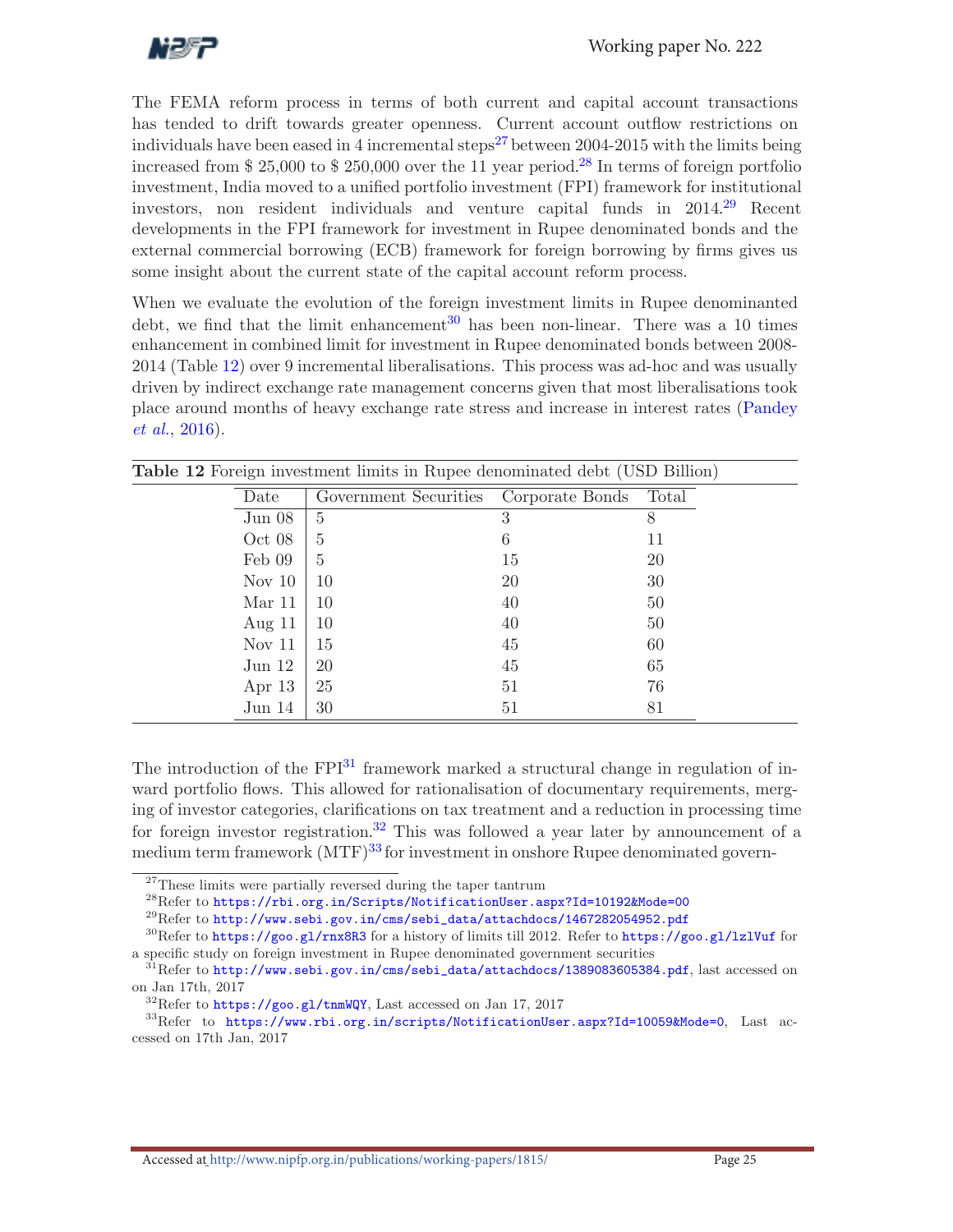

ment securities. The key announcement was that limits for FPI investment in the Central Government securities<sup>34</sup> will be increased in phases to reach 5 per cent of the outstanding stock by March 2018 along with limit enhancements announced every March and September. This announcement along with the introduction of the FPI framework was made to provide foreign investors a more predictable investment regime in Rupee denominated assets. This marks the first instance of the RBI committing to a glide-path or a medium term plan for capital account liberalisation similar to PBoC's announcements regarding the Renminbi. The ECB framework also saw large scale changes in 2015 with the introduction of offshore Rupee trade credit<sup>35</sup> and offshore Rupee denominated bonds<sup>36</sup> in September. These changes are an integral part of internationalising the Rupee and allow for deepening of Rupee liquidity in offshore centres. This was followed by a rationalistion of the ECB framework in November  $2015^{37}$  with the introduction of a unified framework for Rupee denominated debt for Indian firms encompassing both onshore and offshore issuances, across a range of instruments including trade credit, loans and bonds. Around one-fifth of Indian corporate financing needs are met by foreign currency borrowing. Almost all trade credit is denominated in foreign currency. Permitting international banks and capital markets to raise Rupee debt marks a small but important step in solving the problem of "original sin" faced by firms and the government (Hausmann and Panizza, 2003).

In this context, it is important to highlight the role of hedging markets. The presence of hedging markets allows for internationalistion of a currency as both a vehicle for invoicing trade as well as financial portfolio diversification. The RMB losing market share as an invoicing currency after its devaluation in August 2015, reflects the realities of currency internationalisation without provision of an adequate risk management infrastructure.

In India's case, exchange traded currency derivatives were introduced in 2008 but foreigners were not allowed to participate on exchanges till June 2014. Their participation is limited by detailed documentation requirements to show a "demonstratable" exposure along with margin requirements and position limits on exchanges. This problem is accentuated by restrictions on types of products, lack of overlap between Indian trading hours and global trading times and regulatory risk. There are similar restictions in OTC markets as well and this pushes market participants to access offshore NDF markets.<sup>38</sup>

The existence of such large NDF markets for the INR should be of concern for domestic policymakers. IGIDR Finance Research Group (2016) estimates that based on the trade volumes in these markets, Indian financial firms are potentially losing out on revenues worth USD 500 billion annually. Additionally, segmentation of foreign exchange markets makes it difficult for the central bank and market regulators to effectively manage the

<sup>&</sup>lt;sup>34</sup>Additionally, a separate limit for investment by all FPIs in the State Development Loans (SDLs) was also announced, to be increased in phases to reach 2 per cent of the outstanding stock by March 2018.

<sup>35</sup>Refer to https://www.rbi.org.in/Scripts/NotificationUser.aspx?Id=10023&Mode=0, Last accessed on 17th Jan, 2017

<sup>36</sup>Refer to https://www.rbi.org.in/Scripts/NotificationUser.aspx?Id=10049&Mode=0, Last accessed on 17th Jan, 2017

<sup>37</sup>Track III in the revised ECB framework, Refer to https://www.rbi.org.in/Scripts/ NotificationUser.aspx?Id=10153&Mode=0, Last accessed on Jan 17th, 2017

<sup>38</sup>Refer to Standing Council on International Competitiveness of the Indian Financial System (2015) for a detailed discussion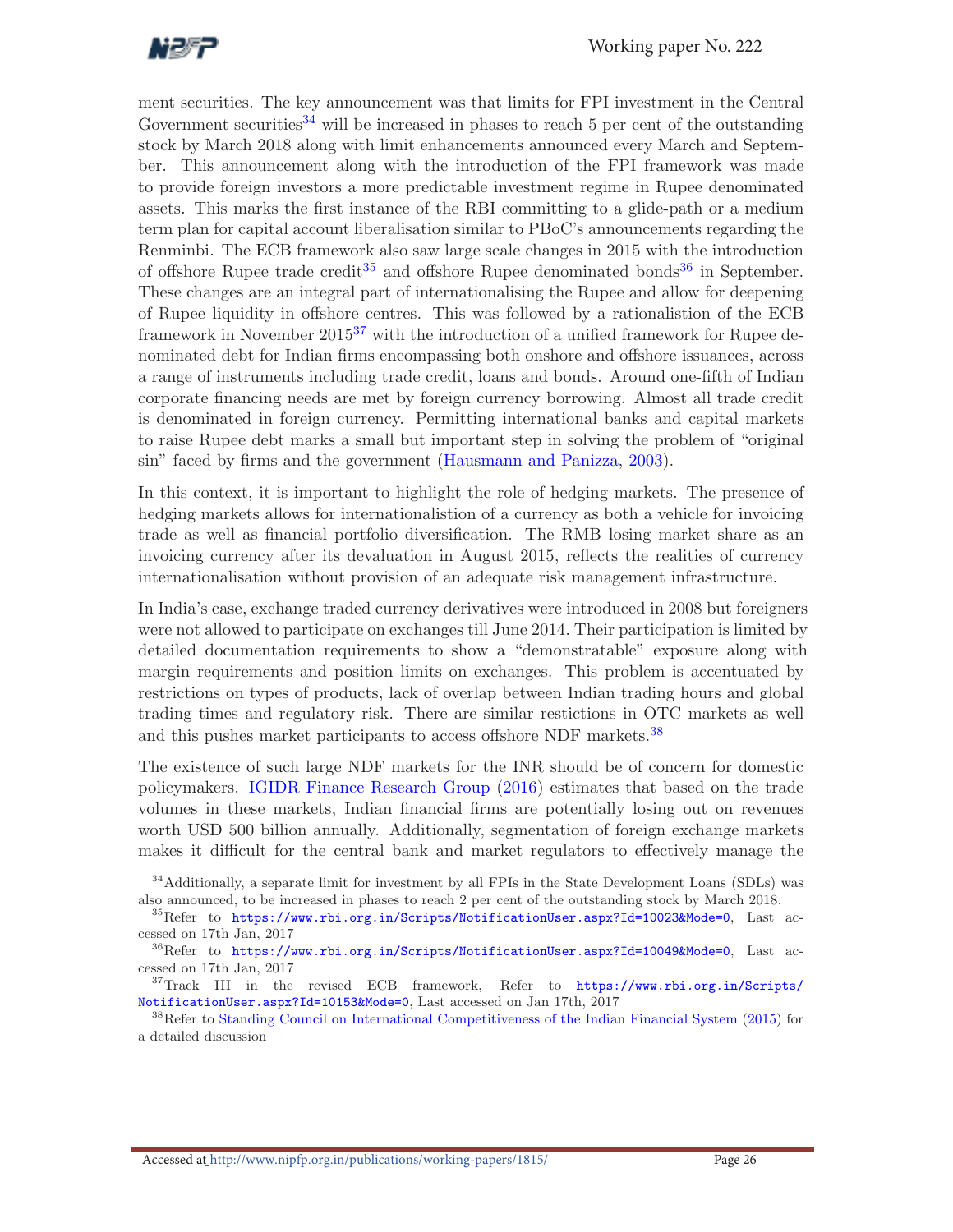

exchange rate stress. During the "taper tantrum" episode of 2013, market participants primarily transacted in offshore NDF markets for their risk management needs, given the restrictions in onshore markets (Tayal, 2013). Divergence of rates in offshore NDF markets and the onshore currency markets can be frequently observed in the Indian case (Hutchison et al., 2012). This may have negative spillover effects on domestic rates and price discovery if onshore liquidity becomes tight, as was the case during May-September 2013.

Dealing with offshore NDF markets will have implications on the development of onshore INR hedging markets. India can learn significantly from the experience of the China and Russia - Two BRICS countries which have charted divergent paths towards internationalisation of their currencies. The Ruble was made fully convertible in mid-2006. Subsequently, the offshore NDF markets for Ruble shifted to onshore currency markets. The Ruble NDF has the smallest share out of the BRICS currencies in the global NDF market. China on the other hand, chose a gradual approach using partnerships with global financial centres. Chinese authorities impose strict onshore capital controls but have permitted a pool of offshore Renminbi instruments that can be freely traded and delivered. Both these approaches have been useful in gaining domestic currency trading shares but the continued effectiveness of these approaches rests on unconstrained arbitrage between onshore and offshore rates (McCauley and Shu, 2016).<sup>39</sup>

Increasing access to onshore hedging markets for foreigners and allowing access to offshore markets to residents is an easy first step towards improving INR currency risk management. Standing Council on International Competitiveness of the Indian Financial System (2015) and (IGIDR Finance Research Group, 2016) list out short term policy responses that can aid the competitiveness of onshore hedging markets like increasing position limits, reducing documentary burden and allowing domestic financial firms to participate in offshore NDF markets. Improvement in INR risk management is likely to increase the utilisation of the INR as a trade currency. The government can continue its policy efforts in promoting use of the INR as trade invoicing currency, especially for South-South trade and subsequently look at a gradual extension of offshore INR settlement (deposits) and trade credit. The RBI however, is taking a calibrated approach<sup>40</sup> to Rupee internationalisation and does not mention any changes in local currency invoicing and settlement for 2016-17; its policy focus is on slowly improving hedging markets and increasing use of INR as a currency for raising debt from foreign counterparties.

RBI's reluctance to allow for LCY invoicing and settlement is based on practical considerations. First, India's trade exposure to non-convertible currency based trade partners is less than 10% excluding China and oil producing countries. Second, there is a lack of risk management facilities in non/partially convertible currencies and there are associated risks in dealing with banks from these countries in "making" bilateral currency markets.<sup>41</sup> This is unlikely to change soon given the reversals in capital account liberalisation in the emerg-

<sup>39</sup>Sanctions and political uncertainty in Russia revived the Ruble NDF market whereas imposition of capital controls following the exchange rate depreciation of August 2015 in China quadrupled the volume of Renminbi NDF trading.

<sup>&</sup>lt;sup>40</sup>Refer to https://www.rbi.org.in/scripts/AnnualReportPublications.aspx?Id=1178, Last accessed on Jan 17th, 2017

<sup>&</sup>lt;sup>41</sup>Refer to https://goo.gl/EH13Iw, Last accessed on January 17th, 2017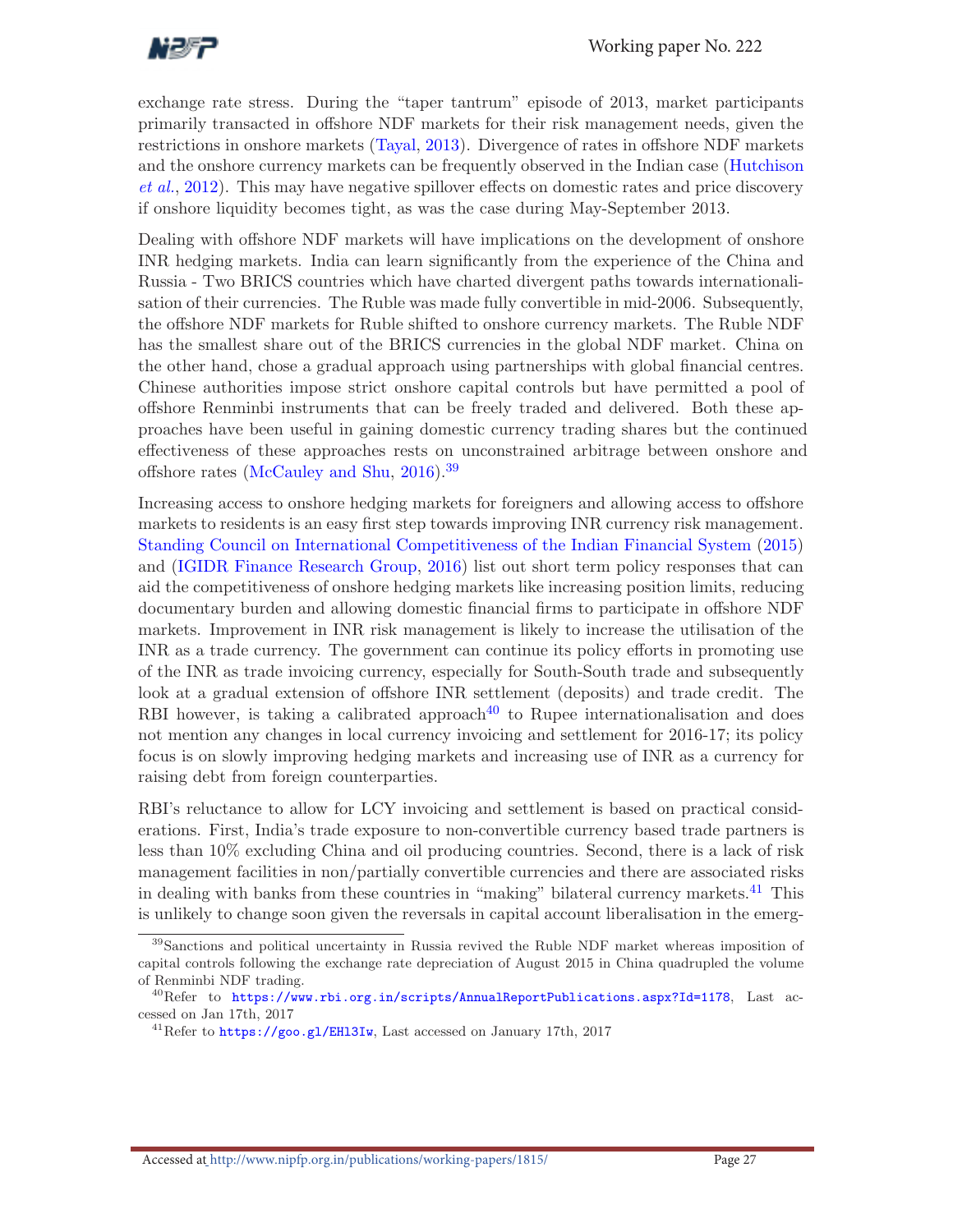

ing world after the taper tantrum in 2013(Gallagher, 2014). The BRICS agenda needs to focus on decentralised risk management at firm level, both financial and non-financial, if it wants to move towards LCY settlement of trade amongst its member countries. Initiatives like the Contingent Reserve Arrangement (CRA) can also be leveraged to provide risk management support during times of global macroeconomic stress.

There is no consensus in India about capital account convertibility and it is difficult to judge whether India will follow the Russian or the Chinese model of currency internationalisation as there have been proposals for both greater capital account convertibility<sup>42</sup> and financial centres similar to Hong Kong. <sup>43</sup> Indian policymakers demonstrated a preference for a mix of both strategies, liberalisation and setting up an international financial center, but there has been very little synergy between both efforts.<sup>44</sup>

As of the writing of this paper the share of INR in global currency turnover is just 1% whereas India contributes almost 3% to global GDP. We anticipate a slow internationalisation of the INR, given the current path of exchange control and capital account liberalisation continues uptil 2019. Given China's experience with Hong Kong, an international financial centre in Gandhinagar is likely to accelerate the process of INR internationalisation and financial sector reform. The RBI will continue to remain cautious and is unlikely to shift from its "wait and watch" approach before committing to the next phase of INR internationalisation reforms. We do not expect any "big bang" changes before the next policy cycle begins in 2020. Given recent changes in regulatory frameworks, we expect a clear medium to long term plan articulated by the RBI in conjunction with the Ministry of Finance, if and when they decide to pursue Rupee internationalisation.

<sup>42</sup>Refer to (Committee on Fuller Capital Account Convertibility, 2007)

<sup>43</sup>Refer to https://rbi.org.in/Scripts/NotificationUser.aspx?Id=9636&Mode=0 for notified legal framework

<sup>44</sup>Refer to https://goo.gl/drLCHq, Last aceessed on 17th January, 2017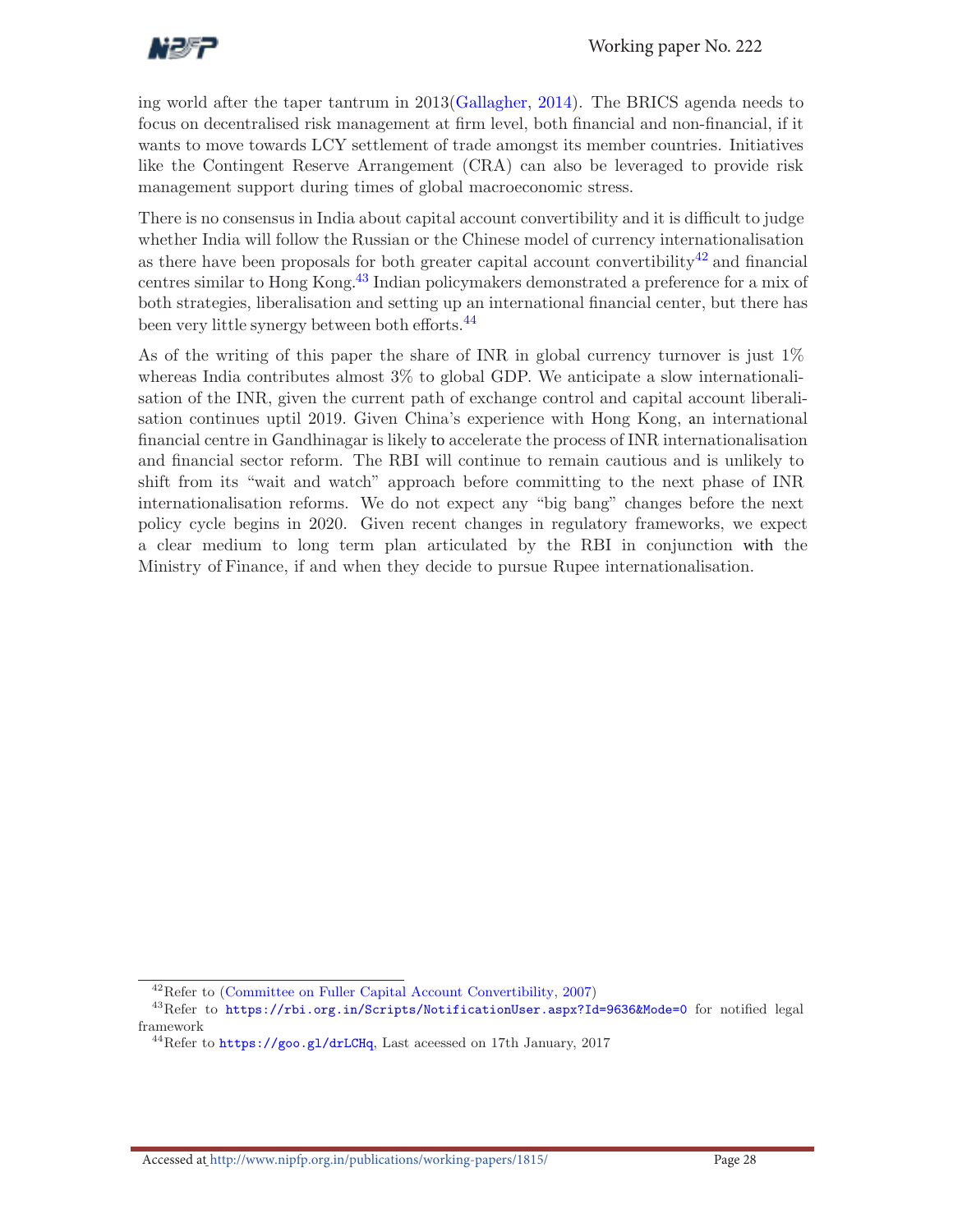

## References

- BIS (2010). "Triennial Central Bank Survey: Foreign exchange and derivatives market activity." Report, Bank for International Settlements. URL http://www.bis.org/publ/ rpfx10.pdf.
- BIS (2013). "Triennial Central Bank Survey: Foreign exchange and derivatives market activity." Report, Bank for International Settlements. URL http://www.bis.org/publ/ rpfx13.pdf.
- BIS (2016). "Triennial Central Bank Survey: Foreign exchange and derivatives market activity." Report, Bank for International Settlements. URL http://www.bis.org/publ/ rpfx16.pdf.
- Chinn M, Frankel J (2008). "Why the Euro Will Rival the Dollar." International Finance, 11(1),  $49-73$ . URL https://ideas.repec.org/a/bla/intfin/v11y2008i1p49-73. html.
- Committee on Fuller Capital Account Convertibility (2007). "Report of the Committee on Fuller Capital Account Convertibility." Report, Reserve Bank of India. URL https: //rbidocs.rbi.org.in/rdocs/PublicationReport/Pdfs/72250.pdf.
- Dixon C, et al. (2015). "The New BRICS Bank: Challenging the International Financial Order?" Global Policy Institute policy paper, (28), 1–13.
- Eichengreen B (2013). "Number One Country, Number One Currency? 1." The World Economy, **36**(4), 363–374.
- Eichengreen B, Chi&tcedil L, et al. (2015). "Stability or Upheaval? The Currency Composition of International Reserves in the Long Run." IMF Economic Review.
- Eichengreen B, Flandreau M (2012). "The Federal Reserve, the Bank of England, and the rise of the dollar as an international currency, 1914–1939." Open Economies Review,  $23(1), 57-87.$
- Eichengreen B, Kawai M (2015). Renminbi Internationalization: Achievements, Prospects, and Challenges. Brookings Institution Press.
- Fernndez A, Klein MW, Rebucci A, Schindler M, Uribe M (2015). "Capital Control Measures: A New Dataset." NBER Working Papers 20970, National Bureau of Economic Research, Inc. URL https://ideas.repec.org/p/nbr/nberwo/20970.html.
- Galati G (2000). "Trading volumes, volatility and spreads in foreign exchange markets: evidence from emerging market countries." BIS Working Paper. URL http://www9. georgetown.edu/faculty/evansm1/New20Micro/Galati.pdf.
- Gallagher KP (2014). Ruling capital: Emerging markets and the reregulation of cross-border finance. Cornell University Press.
- Gao H, Yu Y, et al. (2011). "Internationalisation of the renminbi." BIS Papers, 61, 105–124.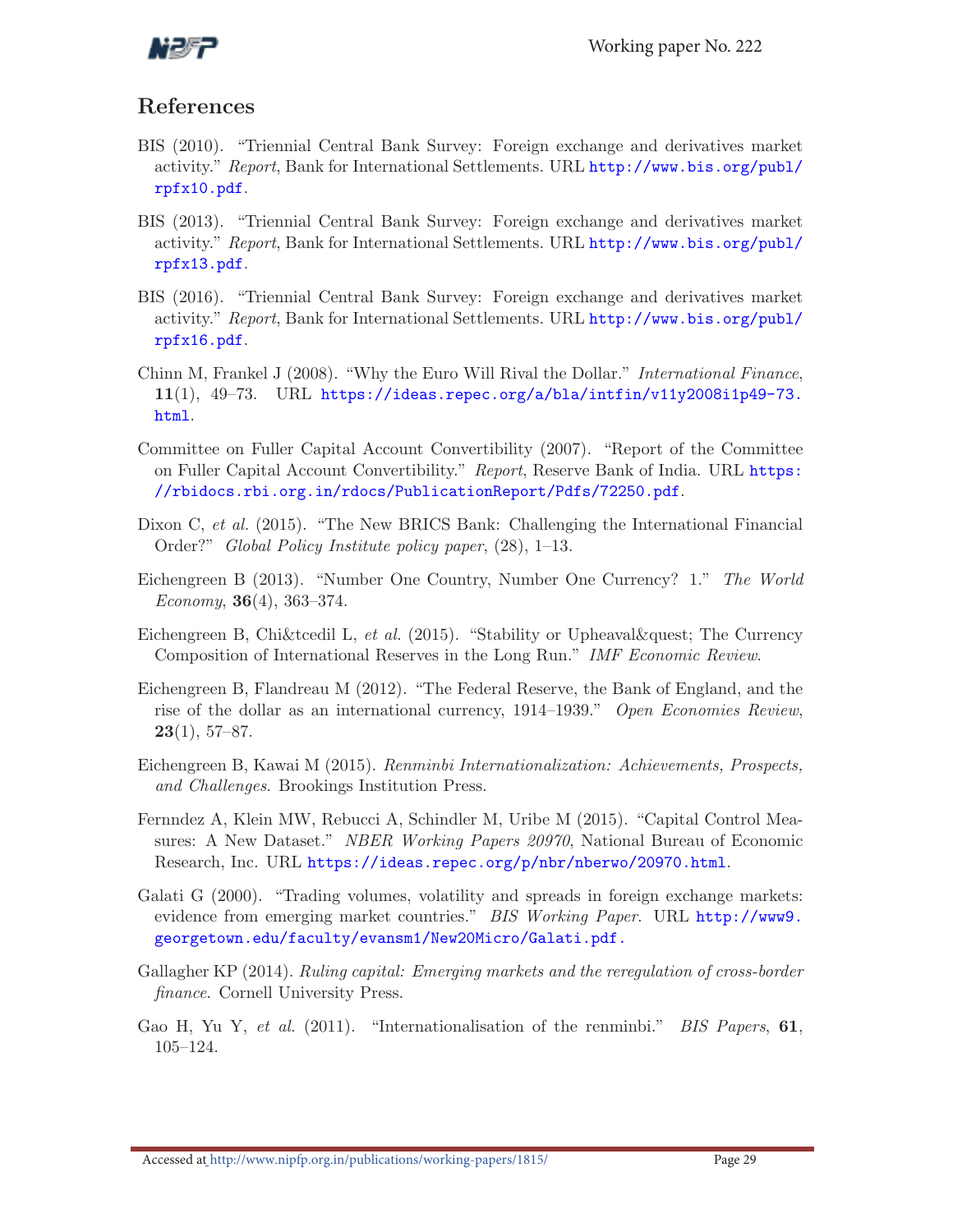

- Garcia-Herrero A, Xia L (2013). "China's RMB Bilateral Swap Agreements: What explains the choice of countries?" Working Papers 1318, BBVA Bank, Economic Research Department. URL https://ideas.repec.org/p/bbv/wpaper/1318.html.
- Goldberg LS, Tille C (2008). "Vehicle currency use in international trade." *Journal of* international Economics,  $76(2)$ , 177-192.
- Gopinath S (2011). "An internationalised rupee?" In B for International Settlements (ed.), "Currency internationalisation: lessons from the global financial crisis and prospects for the future in Asia and the Pacific," volume 61 of BIS Papers chapters, pp. 210–212. Bank for International Settlements.
- Hausmann R, Panizza U (2003). "On the determinants of Original Sin: An empirical investigation." Journal of International Money and Finance, 22(7), 957–990. URL https://ideas.repec.org/a/eee/jimfin/v22y2003i7p957-990.html.
- He D, Yu X (2016). "Network effects in currency internationalisation: Insights from {BIS} triennial surveys and implications for the renminbi." Journal of International Money and Finance,  $68$ ,  $203 - 229$ . ISSN 0261-5606. URL http://www.sciencedirect.com/ science/article/pii/S0261560616300882.
- Hutchison MM, Pasricha GK, Singh N (2012). "Effectiveness of capital controls in India: Evidence from the offshore NDF market." IMF Economic Review, 60(3), 395–438.
- IGIDR Finance Research Group (2016). "Features and trends of NDF markets for Emerging Economy Currencies: A study of the Indian Rupee." Report, Indira Gandhi Institute of Development Research. URL http://www.ifrogs.org/POLICY/ndfReport.html.
- IMF (2015). "Survey on the holdings of currencies in official foreign currency assets." Survey, IMF.
- Ito H, Chinn M (2014). "The Rise of the Redback and the People's Republic of China's Capital Account Liberalization: An Empirical Analysis of the Determinants of Invoicing Currencies." ADBI Working Papers 473, Asian Development Bank Institute. URL https://ideas.repec.org/p/ris/adbiwp/0473.html.
- Ito T (2016). "A New Financial Order in Asia: Will a RMB bloc emerge?" Working Paper 22755, National Bureau of Economic Research. URL http://www.nber.org/papers/ w22755.
- Kenen PB (2011). "Currency internationalisation: an overview." In B for International Settlements (ed.), "Currency internationalisation: lessons from the global financial crisis and prospects for the future in Asia and the Pacific," volume 61 of BIS Papers chapters, pp. 9–18. Bank for International Settlements. URL https: //ideas.repec.org/h/bis/bisbpc/61-04.html.
- King MR, Mallo C (2010). "A user's guide to the Triennial Central Bank Survey of foreign exchange market activity." Technical report, Bank of International Settlements. URL http://www.bis.org/publ/qtrpdf/r\_qt1012h.pdf.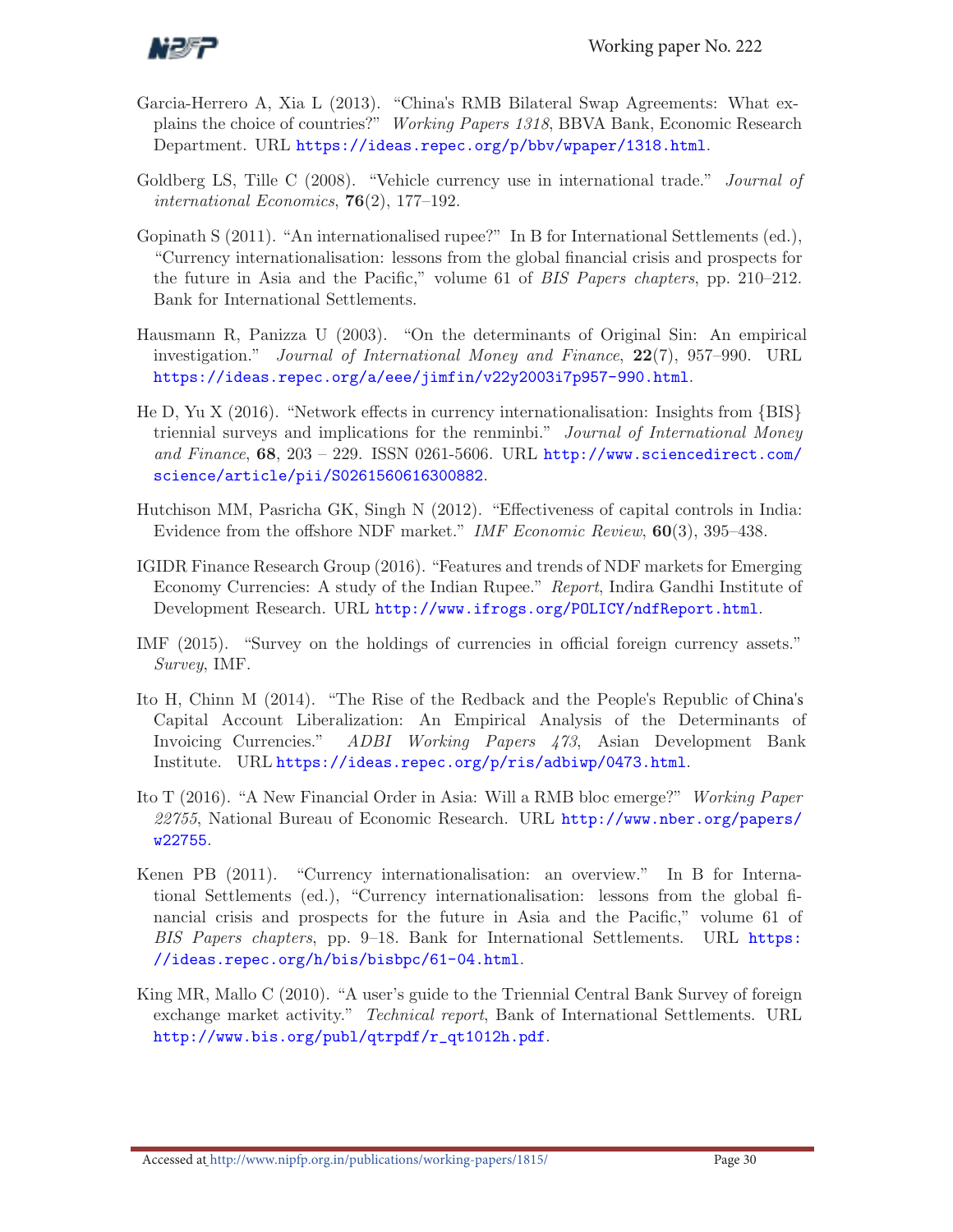

- Kumar H, Mathur A, Patnaik I, Shah A (2015). "How big is the trading in the Rupee?" Report, National Institute of Public Finance and Policy.
- Langedijk S, Karagiannis S, Evangelia P (2016). "Invoicing Currencies in International Trade - Drivers and Obstacles to the Use of the Euro." Report, European Commission. URL http://ec.europa.eu/economy\_finance/euro/world/documents/final\_ report\_20160108\_en.pdf.
- Lee JW (2014). "Will the renminbi emerge as an international reserve currency?" The World Economy, 37(1), 42–62.
- LSE (2016). "London Stock Exchange Masala Bond List." Report, London Stock Exchange. URL http://www.lseg.com/masala.
- Ma G, McCauley RN (2013). "Is China or India more financially open?" Journal of International Money and Finance, 39, 6–27.
- Ma G, Villar A (2014). "Internationalisation of emerging market currencies." In B for International Settlements (ed.), "The transmission of unconventional monetary policy to the emerging markets," volume 78 of BIS Papers chapters, pp. 71–86. Bank for International Settlements. URL https://ideas.repec.org/h/bis/bisbpc/78-04.html.
- McCauley RN, Shu C (2016). "Non-deliverable forwards: impact of currency internationalisation and derivatives reform." Technical report, Bank of International Settlements. URL http://www.bis.org/publ/qtrpdf/r\_qt1612h.htm.
- Moore M, Schrimpf A, Sushko V (2016). "Downsized FX markets: causes and implications." Technical report, Bank of International Settlements. URL http://www.bis. org/publ/qtrpdf/r\_qt1612e.htm.
- Pandey R, Pasricha GK, Patnaik I, Shah A (2016). "Motivations for capital controls and their effectiveness." Working Papers 16/168, National Institute of Public Finance and Policy. URL https://ideas.repec.org/p/npf/wpaper/16-168.html.
- Patnaik I, Shah A (2012). "Did the Indian capital controls work as a tool of macroeconomic policy?" IMF Economic Review, 60(3), 439–464.
- Ranjan R, Prakash A (2010). "Internationalisation of Currency : The case of the Indian Rupee and Chinese Renminbi." Report, Reserve Bank of India. URL https://rbi. org.in/scripts/PublicationReportDetails.aspx?UrlPage=&ID=588.
- Sengupta R (2016). "The impossible trinity: Where does India stand?" In "International Trade and International Finance," pp. 511–523. Springer.
- Shu C, He D, Cheng X (2015). "One currency, two markets: the renminbi's growing influence in Asia-Pacific." China Economic Review, 33, 163–178.
- Standing Council on International Competitiveness of the Indian Financial System (2015). "Report of the Standing Council on international competitiveness of the Indian Financial System: Volume I." Report, Department of Economic Affairs, Ministry of Finance. URL http://finmin.nic.in/reports/Standing%20Council%20Report%20IFS.pdf.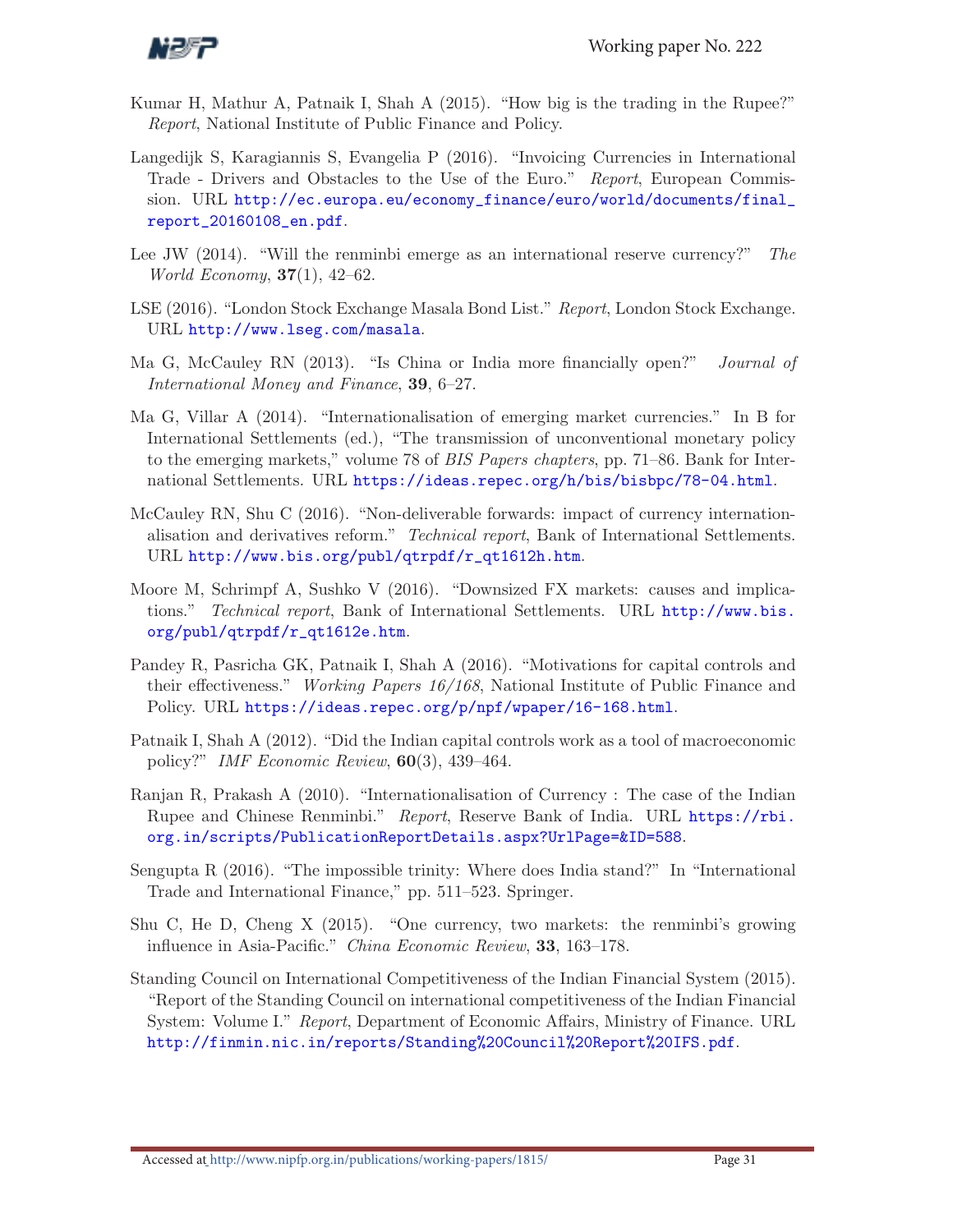

- SWIFT (2016). "RMB Tracker." Report, Society for Worldwide Interbank Financial Telecommunication. URL https://www.swift.com/our-solutions/ compliance-and-shared-services/business-intelligence/renminbi/ rmb-tracker.
- Tayal R (2013). "Impact of restrictions on the trading of currency derivatives on market quality." Report, Finance Research Group, IGIDR. URL http://ifrogs.org/PDF/ 201309\_restrictionsOnCurrencyDerivatives.pdf.
- Zhou X (2009). "Reform the international monetary system." Speech, People's Bank of China. URL http://www.pbc.gov.cn/english/130724/2842945/index.html.

| Table 13 List of countries |              |                |  |  |
|----------------------------|--------------|----------------|--|--|
|                            | Country Code | Country        |  |  |
|                            | IN           | India          |  |  |
|                            | BR           | <b>Brazil</b>  |  |  |
|                            | CN           | China          |  |  |
|                            | RU           | Russia         |  |  |
|                            | KR           | South Korea    |  |  |
|                            | PE           | Peru           |  |  |
|                            | CZ           | Czech Republic |  |  |
|                            | HU           | Hungary        |  |  |
|                            | CL           | Chile          |  |  |
|                            | ID           | Indonesia      |  |  |
|                            | TH           | Thailand       |  |  |
|                            | <b>MY</b>    | Malaysia       |  |  |
|                            | CO           | Colombia       |  |  |
|                            | <b>MX</b>    | Mexico         |  |  |
|                            | TR           | Turkey         |  |  |
|                            | ZΑ           | South Africa   |  |  |
|                            | PL           | Poland         |  |  |
|                            | PH           | Philippines    |  |  |

# 6 Appendix: List of countries

## 7 Appendix: FEMA restrictions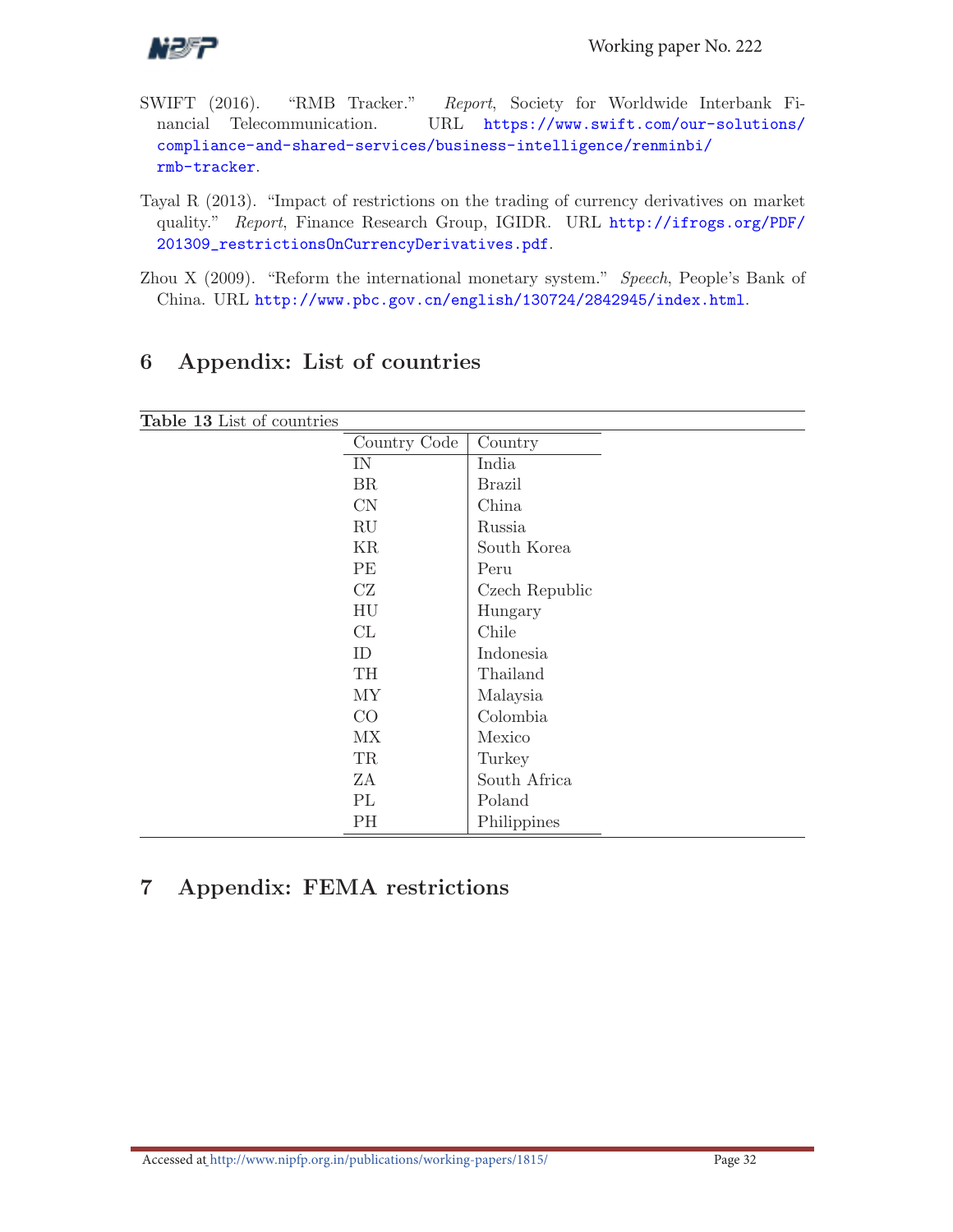

|                | <b>Table 14</b> General permission current account restrictions                                                           |                                                                                                                                                                                                                                                                                                      |
|----------------|---------------------------------------------------------------------------------------------------------------------------|------------------------------------------------------------------------------------------------------------------------------------------------------------------------------------------------------------------------------------------------------------------------------------------------------|
| S.No.          | Particulars                                                                                                               | Limitations                                                                                                                                                                                                                                                                                          |
| $\mathbf{1}$   | Private visit to any country (except Nepal                                                                                | $\text{USD }10,000$ or its equivalents in one year for one or more                                                                                                                                                                                                                                   |
|                | and Bhutan)                                                                                                               | private visit.                                                                                                                                                                                                                                                                                       |
| 2              | Gift/donations per remitter/donor                                                                                         | Gift/Donations are under liberalized Remittance<br>Schemes of USD 1,25,000 for resident individuals. Remit-<br>tance should not exceed USD 1,25,000 during a particular<br>FY                                                                                                                        |
| $\sqrt{3}$     | Donations by Corporate                                                                                                    | 1% of the foreign exchange earnings during the previous<br>three FY or USD 5 million, whichever is less, for a specified<br>purpose                                                                                                                                                                  |
| 4              | Going abroad for employment                                                                                               | USD $1,00,000$ one time only                                                                                                                                                                                                                                                                         |
| 5              | Remittance facility for emigrations                                                                                       | USD $1,00,000$ or the amount prescribed by country of em-                                                                                                                                                                                                                                            |
| 6              | Remittance for maintenance of close rela-<br>tives abroad                                                                 | igration not exceeding USD 1,00,000 one time only.<br>"Net salary (after deduction of tax, PF and other deduc-<br>tion) of a person who is resident but not permanent resi-<br>dent in India and citizen of foreign state other than Pak-<br>istan. USD 1,00,000 per year per recipient in all other |
|                |                                                                                                                           | cases                                                                                                                                                                                                                                                                                                |
| $\overline{7}$ | <b>Business Travel Abroad</b>                                                                                             | USD 25000 per trip respective of stay                                                                                                                                                                                                                                                                |
| 8              | Attending conference or specialized train-                                                                                | USD 25000                                                                                                                                                                                                                                                                                            |
|                | ing                                                                                                                       |                                                                                                                                                                                                                                                                                                      |
| 9              | Meeting expenses of Medical treatment                                                                                     | USD 1,00,000                                                                                                                                                                                                                                                                                         |
| 10             | Maintenance expenses of a patient going<br>for medical treatment of medical checkup<br>abroad                             | <b>USD 25000</b>                                                                                                                                                                                                                                                                                     |
| 11             | Studies abroad                                                                                                            | $\text{USD } 1,00,000$ per academic Year or estimation from the<br>Institution abroad whichever is higher.                                                                                                                                                                                           |
| 12             | Meeting expenses of accompanying as at-<br>tendance to a patient going abroad for<br>medical treatment or medical checkup | <b>USD 25000</b>                                                                                                                                                                                                                                                                                     |
| 13             | Commission to agent abroad for selling of<br>residential flats or commercial plot in In-                                  | USD 25000 or 5 $\%$ of inward remittance per transactions<br>whichever is higher                                                                                                                                                                                                                     |
|                | dia                                                                                                                       |                                                                                                                                                                                                                                                                                                      |
| 14             | Consultancy services from outside India                                                                                   | "USD 1 million per project to USD 10 million per project<br>(in case of infrastructure project)                                                                                                                                                                                                      |
| 15             | Reimbursement of pre-incorporation ex-<br>penses                                                                          | $5\%$ of the investment brought into India or USD 100,000<br>whichever is higher,                                                                                                                                                                                                                    |
| 16             | Remittance for use and/or Purchase of<br>Trade mark                                                                       | Freely allow without approval of RBI                                                                                                                                                                                                                                                                 |
| 17             | Remittance for securing Insurance for<br>Health from a company abroad                                                     | Freely allow                                                                                                                                                                                                                                                                                         |
| 18             | Remittance of royalty and payment of<br>lump sum fee under the technical collab-<br>oration agreement                     | Freely allow without any prior approval of RBI                                                                                                                                                                                                                                                       |
| 19             | Release of exchange for medical treatment<br>outside India when a person has fallen sick<br>after proceeding abroad       | Extent of USD 1,00,000 without any hassles and any loss<br>of time on the basis of self declarations                                                                                                                                                                                                 |
| 20             | Small Value Remittance                                                                                                    | Up to USD $25000$ (form A2)                                                                                                                                                                                                                                                                          |

Table 14 General permission current account restrictions